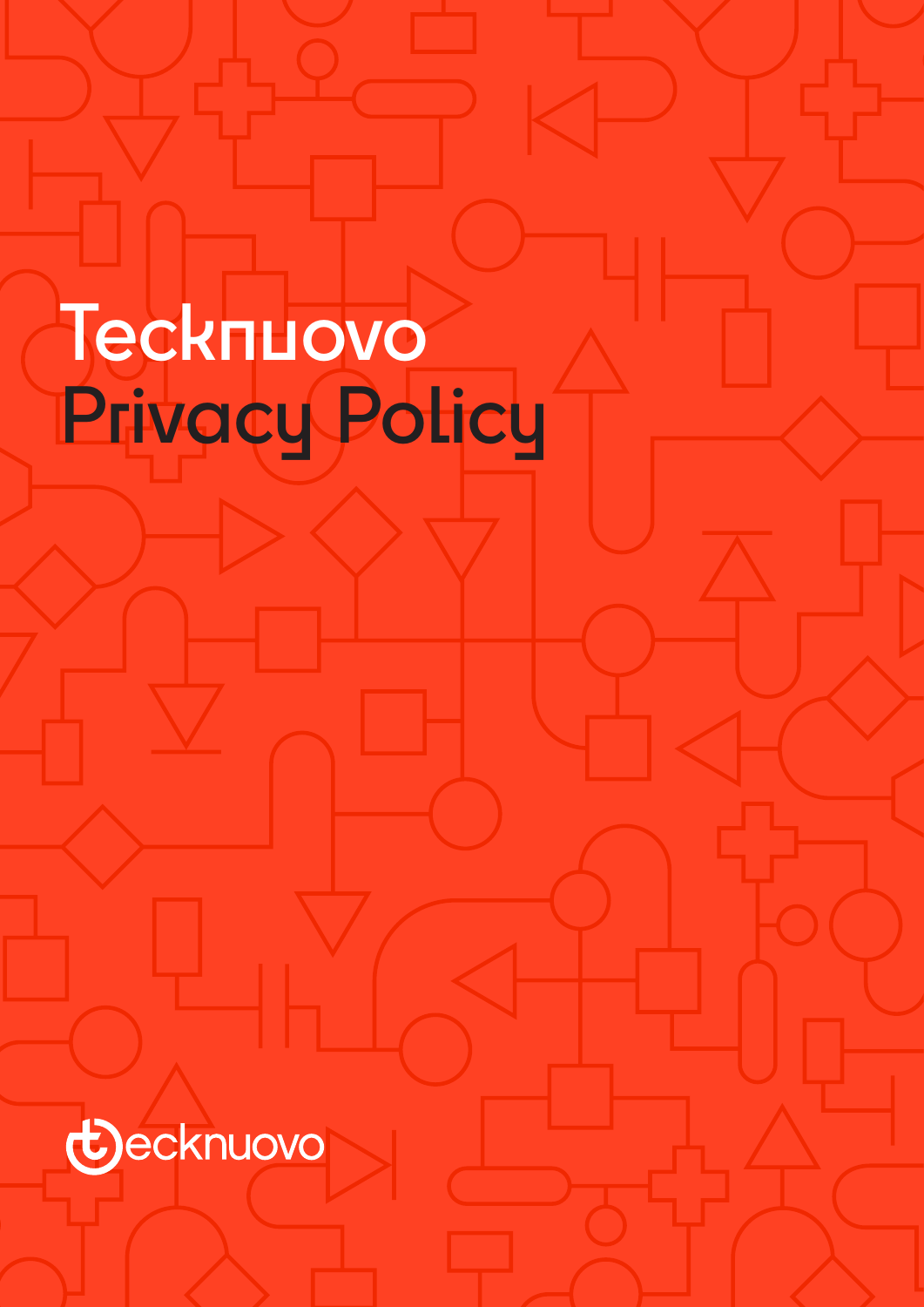# **Table of contents**

| <b>About Us</b>                                         | 4              |
|---------------------------------------------------------|----------------|
| <b>Our Services</b>                                     | $\overline{A}$ |
| <b>How To Contact Us</b>                                | $\overline{A}$ |
| <b>Personal Information</b>                             | 4              |
| <b>Personal Information We May Collect</b>              | 5              |
| <b>Candidates &amp; Contract Resource</b>               | 5              |
| Candidates/Contract Resource Information Table          | 6              |
| If you do not give personal information                 | 15             |
| <b>Client Contacts And Suppliers Contacts</b>           | 15             |
| <b>Referees</b>                                         | 15             |
| <b>Emergency Contacts/Next Of Kin</b>                   | 16             |
| <b>Referred Candidates</b>                              | 16             |
| <b>Website Users</b>                                    | 16             |
| <b>How Personal Information Is Protected</b>            | 16             |
| Our Processing activites - Candidates/Contract Resource | 17             |
| <b>Legitimate Interest</b>                              | 18             |
| <b>Contract Necessity</b>                               | 20             |
| <b>Legal Obligations</b>                                | 20             |
| <b>Processing Of Sensitive Information</b>              | 20             |
| <b>Health Information</b>                               | 21             |
| <b>Equal Opportunities</b>                              | 21             |
| <b>Processing Activities</b>                            | 21             |
| <b>Client Contracts And Supplier Contacts</b>           | 21             |
| <b>Referees</b>                                         | 22             |
| <b>Referees Candidates</b>                              | 22             |
| <b>Website Users</b>                                    | 22             |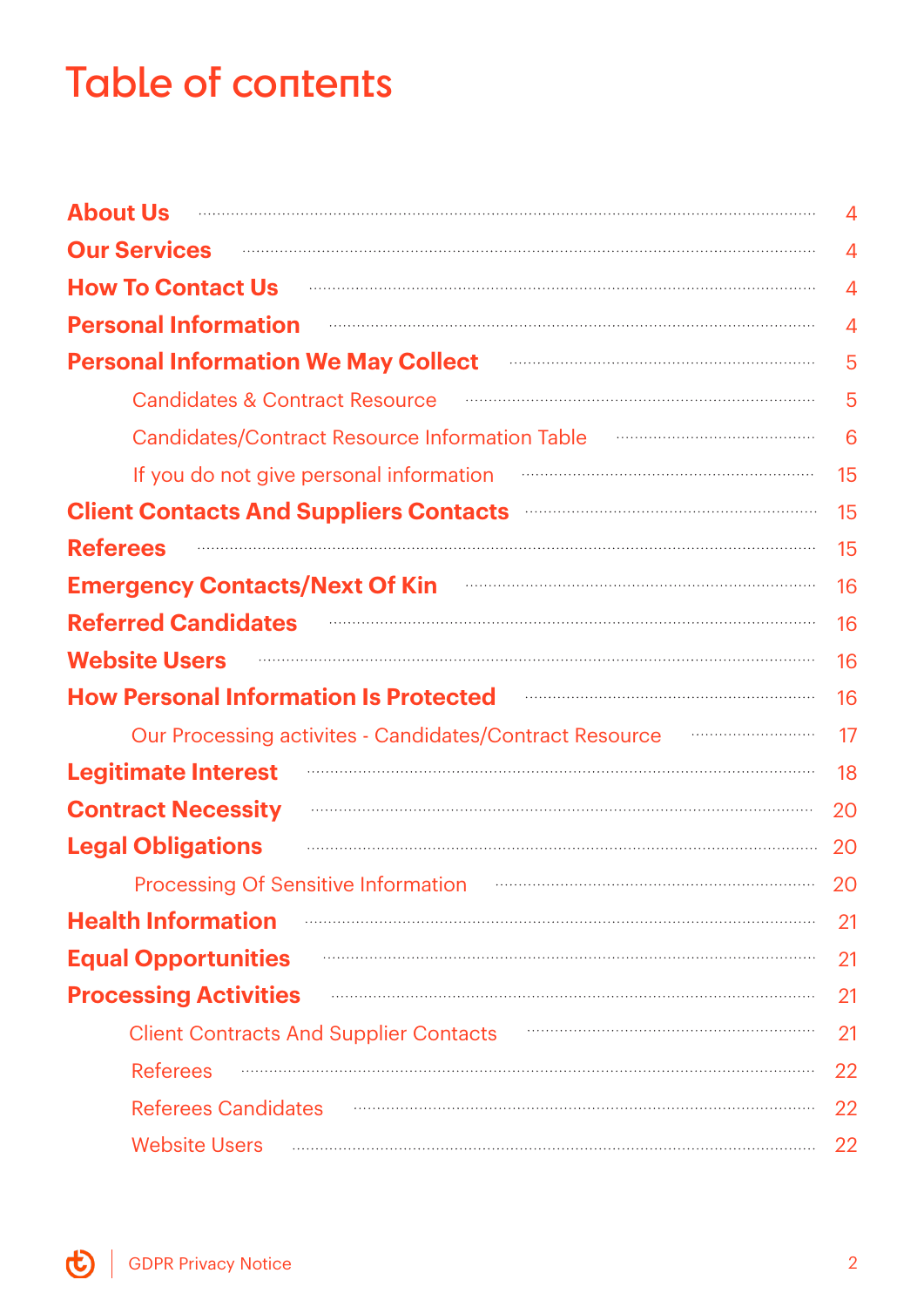# **Table of contents**

| <b>Our Communication</b>                                   | 23 |
|------------------------------------------------------------|----|
| <b>Automated decision-making</b>                           | 23 |
| <b>Security of your personal information</b>               | 24 |
| <b>How Long We Keep Your Personal Information</b>          | 24 |
| <b>Sharing Your Personal Information</b>                   | 26 |
| <b>Contract Resource only</b>                              | 27 |
| Candidate and Contract Resource only                       | 28 |
| Referees and Emergency Contacts/Next of Kin                | 29 |
| <b>Website Users</b>                                       | 29 |
| <b>Transfer Of Personal Information Outside Of Europe</b>  | 29 |
| <b>Candidates/Contract Resources</b>                       | 30 |
| <b>Your Rights And How To Complain</b>                     | 31 |
| <b>Your Rights</b>                                         | 31 |
| <b>Your Rights In Connection With Personal Information</b> | 31 |
| <b>Contact Us</b>                                          | 32 |
| Right to withraw your consent                              | 32 |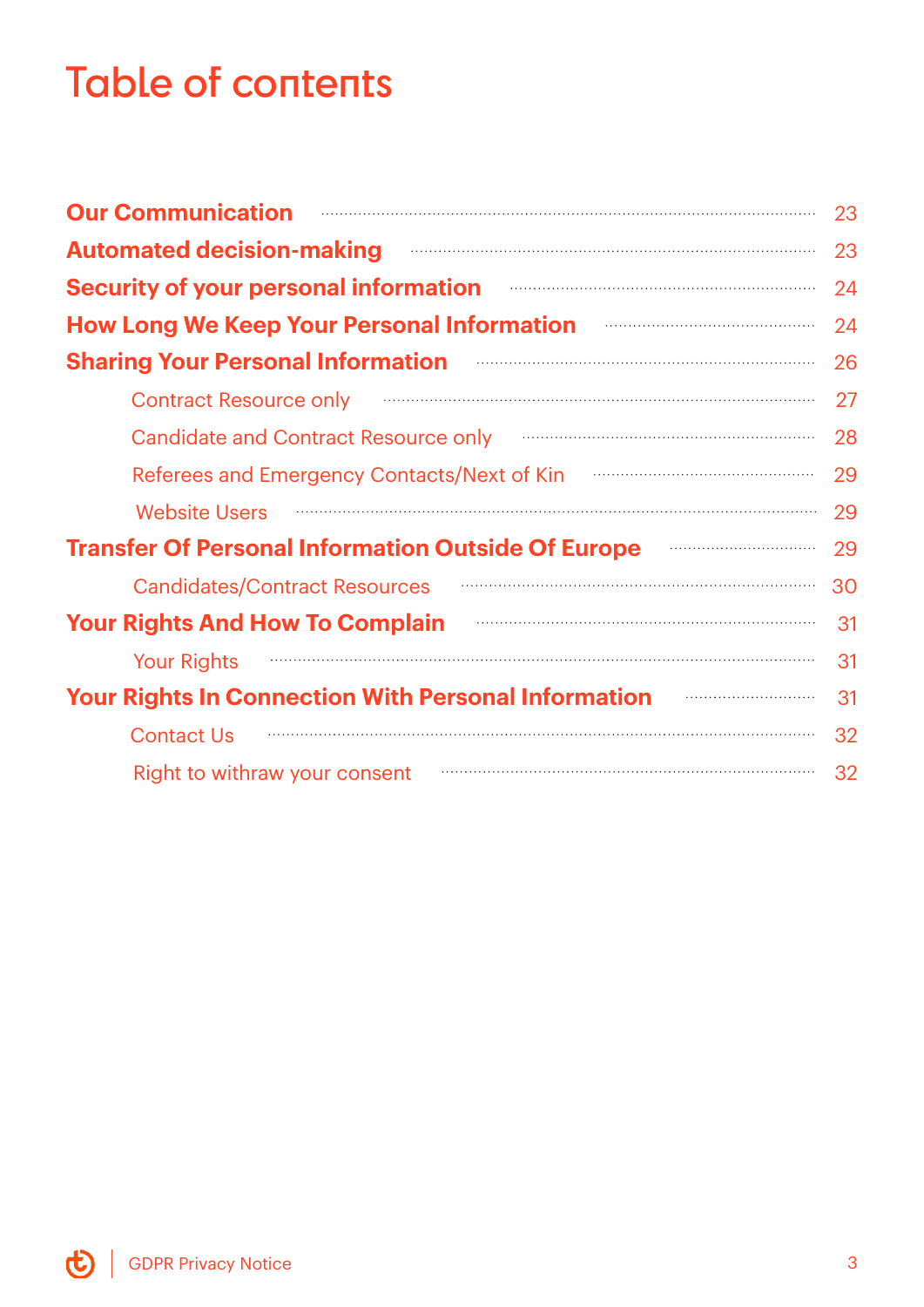# **Tecknuovo GDPR Privacy Notice**

# **About us**

We are Tecknuovo Limited (a registered company in England under company number 9611416 with our registered offices at 20-22 Wenlock Road, London, N1 7GU.

# **Our services**

We are a niche supplier of consultancy services and we specialise in the DevOps, Cloud and Open-Source space. We act as a specialist service provider in the provision of consultancy and project services to both public and private sector clients (Consultancy Services). We are registered with the Information Commissioner Office (ICO) with registration number ZA127396.

# **How to contact us**

If you have any queries or questions about this privacy notice, please contact our data protection manager, at [compliance@tecknuovo.com](mailto:compliance@tecknuovo.com) or you may call us on 0203 805 7799.

Should you wish to contact us more formally to exercise any of your rights in law or to request information about our use of your personal information please refer to Your [Rights and How to Complain](#page-30-0) and [Contact Us-Your Rights](#page-31-0) below.

# **Personal Information**

Any information we hold about you (whether manually or electronically in a relevant filing system) and which identifies you as an individual (personal data under the UK General Data Protection Regulations (UK GDPR) may only be used by us in accordance with the requirements of the UK GDPR. If we use particularly sensitive personal data about you (special categories of data under UK GDPR) or we use personal data relating to criminal convictions and offences, we will comply with the additional requirements set out in Article 9 of the UK GDPR and the Data Protection Act 2018. Special categories of data include data which reveals racial/ethnic origin, religious/political views, health, and sex life/orientation.

When we refer to your "personal information" in this privacy notice, we refer to personal data and special categories of data as defined in UK GDPR.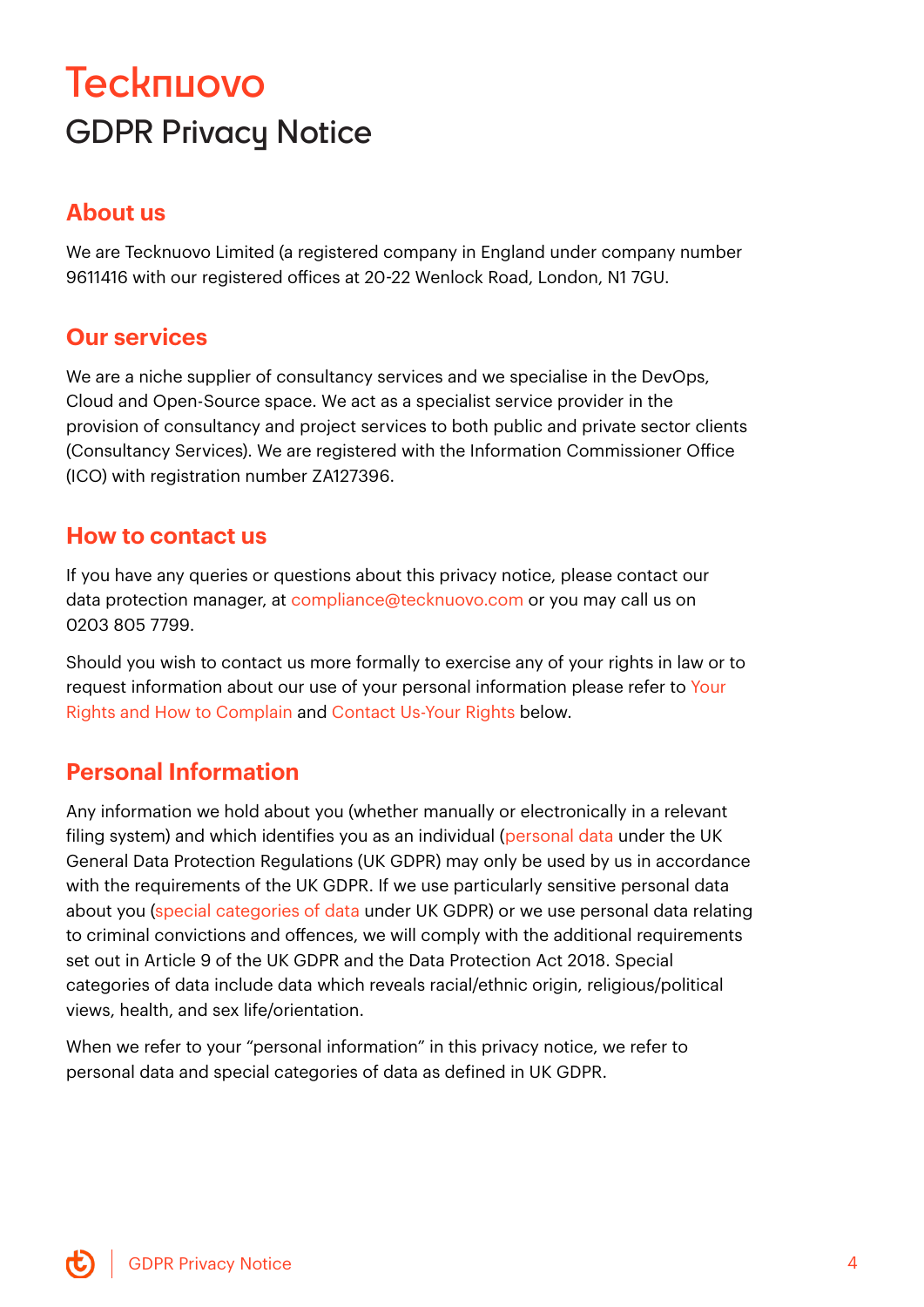# **Whose personal information do we collect and use**

We collect, use, and store personal information in respect the following types of individuals:

- **Associates**
	- *-* (i.e. independent contractors, consultants, and sub-contractors) Individuals whosupport Tecknuovo in the delivery of its Consultancy Services.
- **Client Contacts**
	- *-* Individuals within our customer organisations that we communicate with in relation to our Consultancy Services including but not limited to corporate stakeholders, account managers, project leads, and other key contacts for our Consultancy Services.
- **Partner Contacts**
	- *-* Individuals within consultancy organisations who partner with us to deliver Consultancy Services for projects for our customers and whether under a consortium, joint venture, joint bidding, or other collaboration.
- **Supplier Contacts**
	- *-* Individuals within organisations who deliver support services and business services to us to maintain our infrastructure and operations.
- **Referees**
	- *-* Professional or personal referees whom our Associates, Suppliers, Partners may provide to us for Tecknuovo to verify their professional credentials.
- **Referrals**
	- *-* Friends, colleagues, and other contacts of any Associate, Client, Partner, Supplier who are referred to us to contact in relation to our Consultancy Services.
- **Website Users**
	- *-* Individuals who access our website and whether or not they are individuals within any of the above categories.

When we refer to your "personal information" in this privacy notice, we refer to personal data and special categories of data as defined in UK GDPR.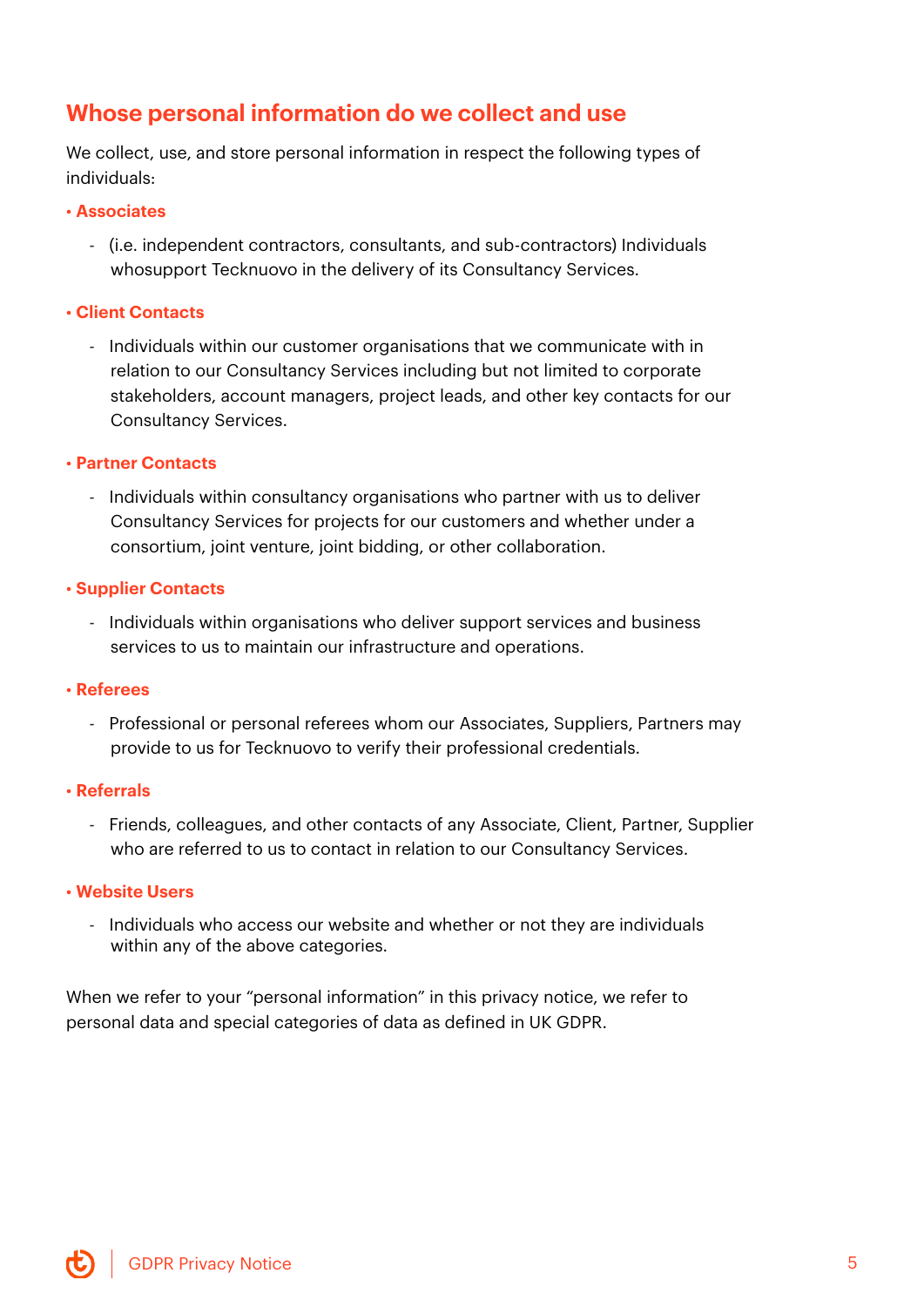# <span id="page-5-0"></span>**Personal information we may collect**

#### **Associates**

We may collect and process a range of personal information about you, whether obtained directly from you or obtained from a third-party source, and which includes but is not limited to contact details, work and employment history, education, and professional qualifications that we believe are relevant assess your suitability to be engaged to support us on our projects, to administer any contract with you, and comply with our legal obligations. We may collect the following personal information from you:

# **Associate Personal Information Table**

| <b>Type of</b><br><b>Personal</b><br><b>Information</b> | <b>Details</b>                                                                                                                                                                                                                                         | <b>Source</b>                                |                                          | <b>Reason for</b><br>collection                                                                                                                                                                       |
|---------------------------------------------------------|--------------------------------------------------------------------------------------------------------------------------------------------------------------------------------------------------------------------------------------------------------|----------------------------------------------|------------------------------------------|-------------------------------------------------------------------------------------------------------------------------------------------------------------------------------------------------------|
|                                                         |                                                                                                                                                                                                                                                        | Associate                                    | Third party                              |                                                                                                                                                                                                       |
| Contact                                                 | Name, address, email<br>address, telephone<br>number, mobile<br>number, emergency<br>contact details, next of<br>kin details                                                                                                                           | CV<br>Interview<br>Service<br>Communications | Job Boards<br>Networking<br><b>Sites</b> | To assess your<br>suitability for<br>our projects we<br>require<br>additional<br>technical<br>support on.                                                                                             |
| Employment                                              | Previous projects and<br>roles worked in<br>Details of prior<br>projects and roles<br>Employers details/<br>Customer details<br>Dates of engagement/<br>employment Salary<br>and Remuneration<br>Career aspirations<br>Work/professional<br>references |                                              |                                          | To undertake<br>pre-screening<br>checks as a<br>condition of<br>working with us<br>To allow us to<br>identify you and<br>contact you for<br>future projects<br>we require<br>technical<br>support on. |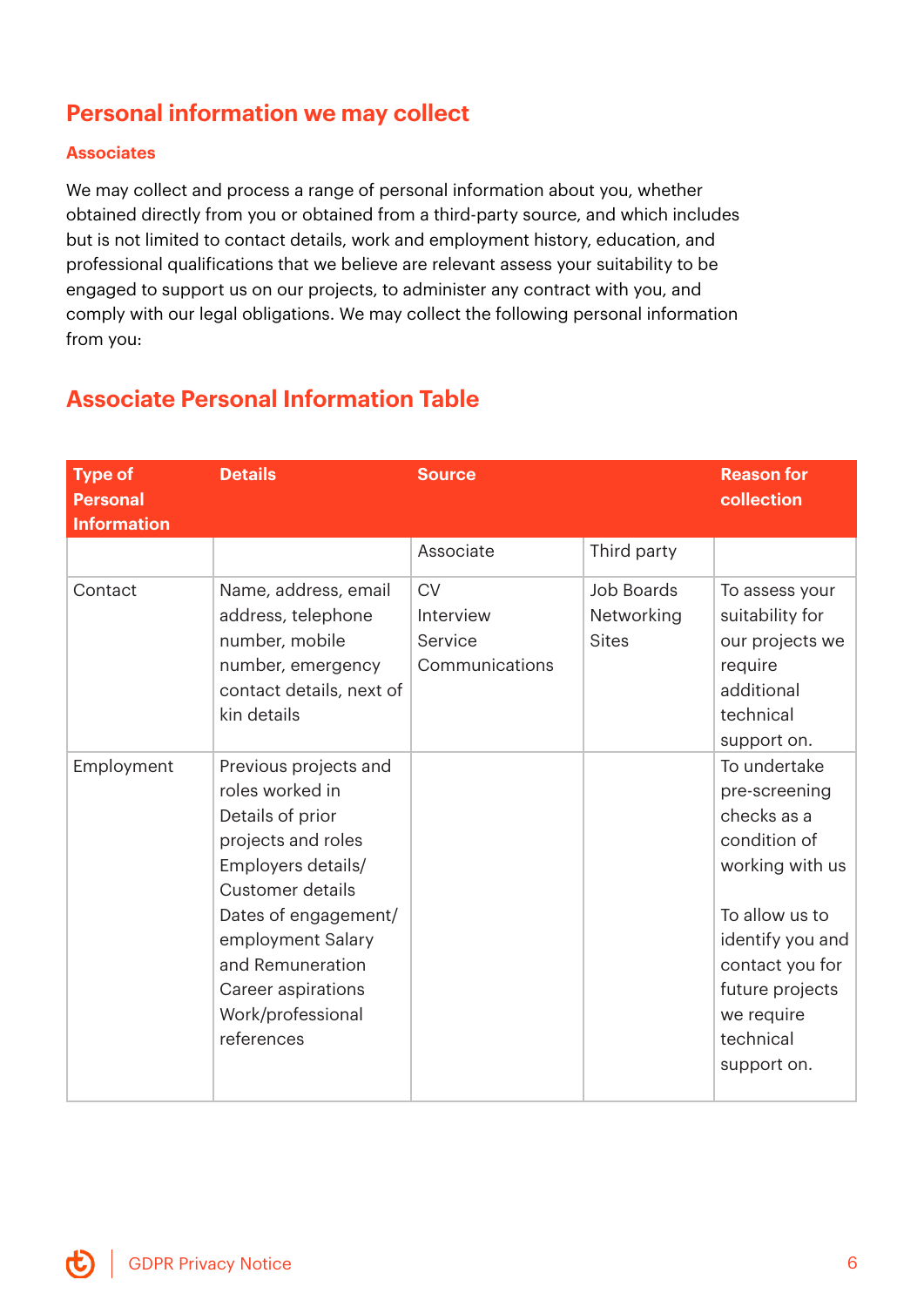| Education/<br>Training                                         | Information on schools/<br>colleges/ university<br>attended and types<br>of exams taken and<br>grades Other training<br>courses undertaken<br>and grades                                                                                                                                                                      |                                                                                                                                                    | To keep you<br>informed about<br>projects we may<br>have in the future<br>which may of<br>interest to you.                                      |
|----------------------------------------------------------------|-------------------------------------------------------------------------------------------------------------------------------------------------------------------------------------------------------------------------------------------------------------------------------------------------------------------------------|----------------------------------------------------------------------------------------------------------------------------------------------------|-------------------------------------------------------------------------------------------------------------------------------------------------|
| Professional<br>Qualifications                                 | details of professional<br>qualification held                                                                                                                                                                                                                                                                                 |                                                                                                                                                    |                                                                                                                                                 |
| Social Activity/<br>Interests                                  | outside interests,<br>hobbies, likes, dislikes,<br>family interests                                                                                                                                                                                                                                                           |                                                                                                                                                    |                                                                                                                                                 |
| Professional<br>Body<br>registrations<br>and<br>accreditations | details of any<br>professional<br>memberships or<br>memberships of<br>professional bodies                                                                                                                                                                                                                                     | Job Boards<br><b>Networking Sites</b><br>Professional Body<br>Background<br>Screening<br>Service<br>Provider                                       | To administer any<br>contractual<br>arrangements we<br>enter into for the<br>delivery of<br>consultancy<br>services to<br>support<br>Tecknuovo. |
| Personal<br>Qualities/Skills/<br>Behaviour<br>Characteristics  | information about your<br>personal attributes,<br>your personal skills,<br>ability to lead, ability<br>to work in a team,<br>and other information<br>from answers provided<br>to competency<br>based questions,<br>psychometric test<br>questions, personality<br>test questions and skills<br>testing personal<br>refrences | Psychometric<br>testing and<br>assessment<br>service providers<br><b>External skills</b><br>testing service<br>providers Service<br>Communications |                                                                                                                                                 |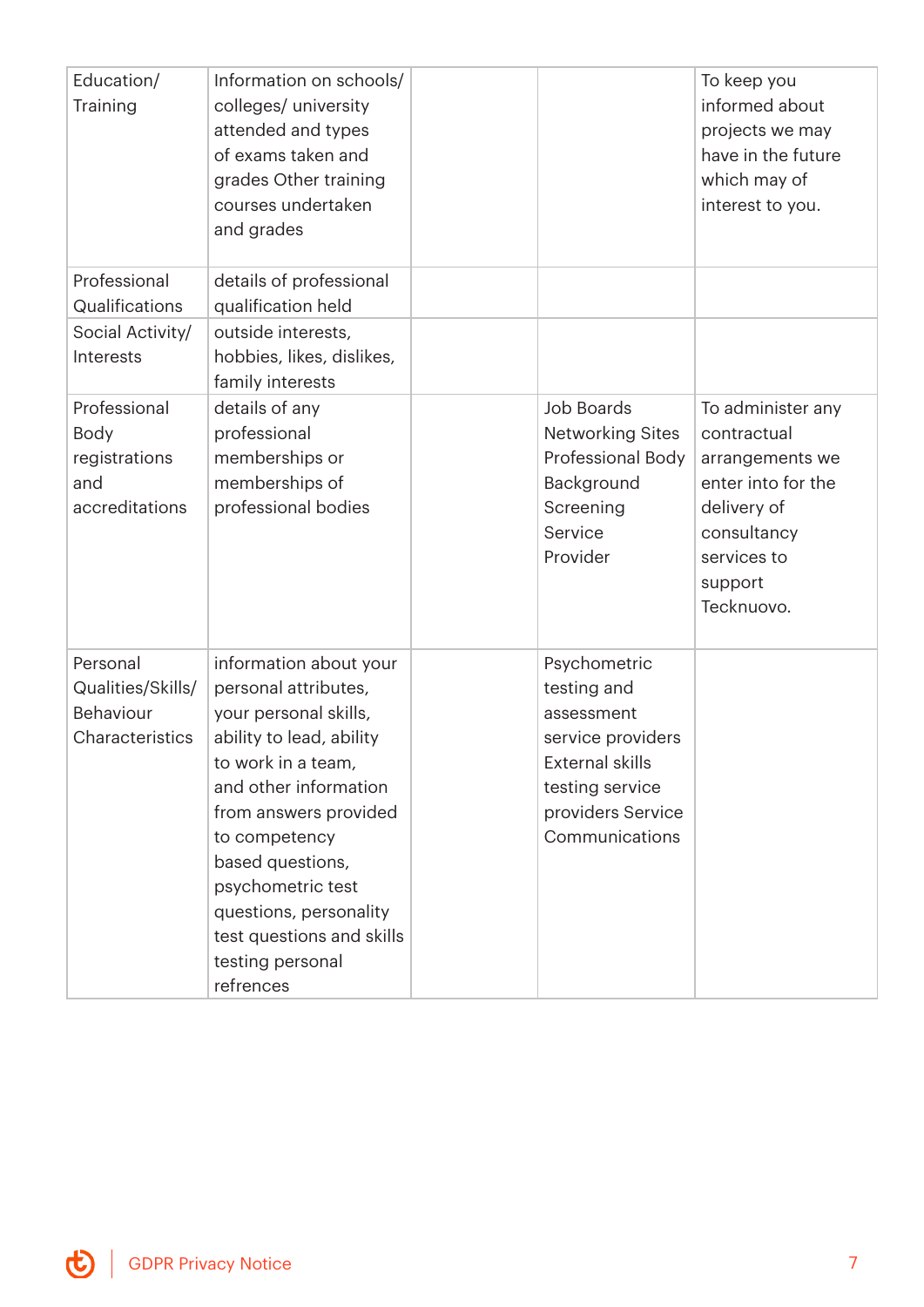| Health       | Any health conditions,   |                        | To ensure       |
|--------------|--------------------------|------------------------|-----------------|
| Information  | sickness information,    |                        | that we         |
|              | vaccination information  |                        | comply with     |
|              | (including Covid-19      |                        | obligations     |
|              | passport) medical        |                        | under the       |
|              | conditions, medical      |                        | Equality        |
|              | information provided in  |                        | Act 2010;       |
|              | medical questionnaires,  |                        | to support      |
|              | information relating to  |                        | and explain     |
|              | pregnancy and or         |                        | gaps in your    |
|              | maternity, assessment    |                        | employment      |
|              | of a PAYE worker's       |                        | history; to     |
|              | working capacity,        |                        | ensure we and   |
|              | subject to               |                        | our Client may  |
|              | confidentiality          |                        | comply with     |
|              | safeguards, and any      |                        | health and      |
|              | information on           |                        | safety          |
|              | disabilities.            |                        | legislation.    |
|              |                          |                        |                 |
| Criminal     | UK: Unspent criminal     | UK:                    | We require      |
| Convictions/ | convictions              | <b>Disclosure</b>      | disclosure of   |
| Offences     | <b>Spent Convictions</b> | <b>Barring Service</b> | unspent         |
|              | (where more enhanced     | (DBS)                  | criminal        |
|              | DBS check is required    | Background             | convictions to  |
|              | by us for a project)     | Screening              | assess          |
|              |                          | Service                | suitability for |
|              | Overseas:                | Provider               | projects.       |
|              | Police clearance         |                        |                 |
|              | certificate, criminal    | Overseas:              | To ensure we    |
|              | records certificate,     | Police or such         | comply with     |
|              | certificate of good      | other authority        | any legal       |
|              | standing or such other   | authorised by          | requirement to  |
|              | official criminal        | the state to           | conduct a DBS   |
|              | convictions certificates | issue criminal         | check.          |
|              | issued by the country of | convictions            |                 |
|              | origin                   | information            |                 |
|              |                          |                        |                 |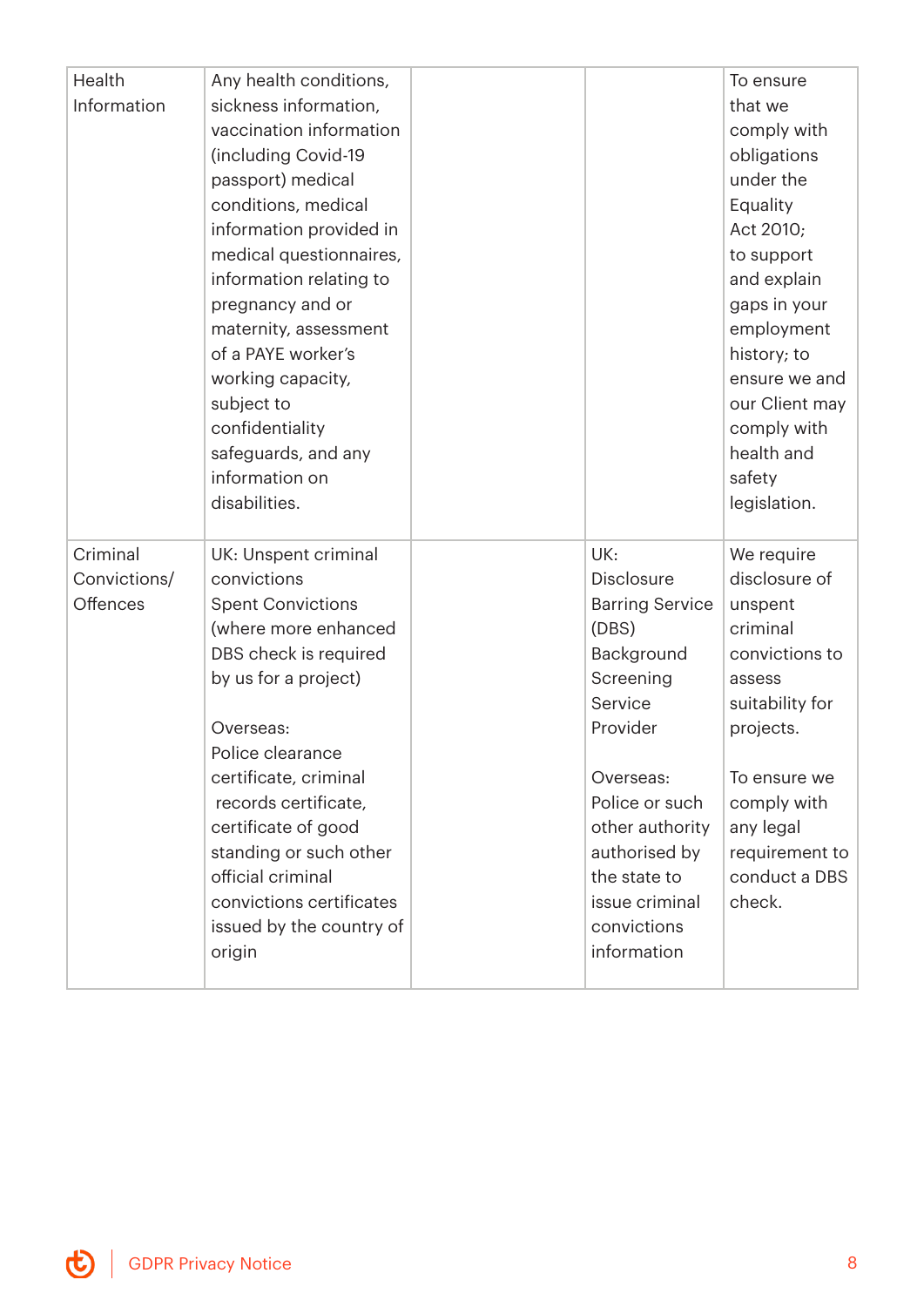| Identity | Evidence of ID<br>confirmed by<br>production of copies<br>of documents, usually<br>2 from list; Passport or<br>photo driving licence,<br>other photo ID, birth<br>certificate.<br>Proof of address; utility<br>bill, bank/building<br>society statement,<br>council tax bill | Service<br>Communications | Background<br>Screening<br>Service<br>Provider<br>Networking<br><b>Sites</b> | To ensure that<br>you are who<br>you state you<br>are; to ensure<br>that we prove<br>identity of data<br>subject upon<br>receipt of<br>subject access<br>request                                                            |
|----------|------------------------------------------------------------------------------------------------------------------------------------------------------------------------------------------------------------------------------------------------------------------------------|---------------------------|------------------------------------------------------------------------------|-----------------------------------------------------------------------------------------------------------------------------------------------------------------------------------------------------------------------------|
| Images   | Photograph (whether<br>digital or not)                                                                                                                                                                                                                                       |                           |                                                                              | To assist us in<br>remembering<br>you when<br>providing<br>services; to<br>assist us in<br>confirming<br>your identity;<br>to prepare<br>building<br>passes or<br>other ID<br>badges for<br>attendance at<br>project sites. |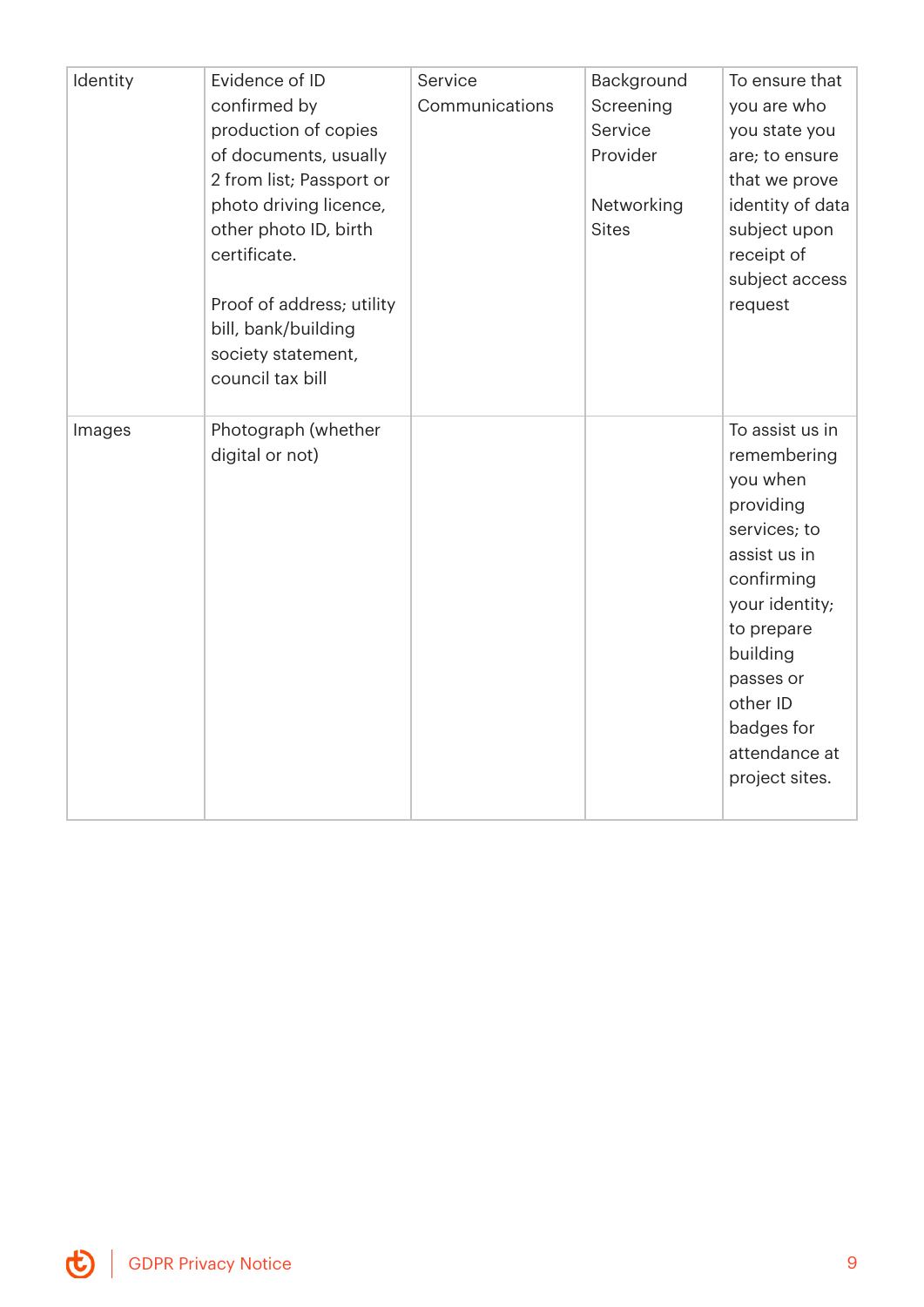| Right to Work                                       | Confirmation of<br>whether you have a<br>right to work and basis<br>of such right; evidence<br>of ability to work legally<br>in the UK; copy of<br>passport or 2<br>documents from Home<br>Office list of documents<br>and physical sight of<br>passport required to<br>comply with defence<br>requirement, EU<br>settlement status, visa,<br>permit, and or<br>sponsorship visa<br>information |                           |                                                                                 | To ensure that<br>you have a<br>legal right to<br>work in the UK<br>in accordance<br>with<br>immigration<br>legislation<br>when<br>delivering<br>consultancy<br>services to us. |
|-----------------------------------------------------|-------------------------------------------------------------------------------------------------------------------------------------------------------------------------------------------------------------------------------------------------------------------------------------------------------------------------------------------------------------------------------------------------|---------------------------|---------------------------------------------------------------------------------|---------------------------------------------------------------------------------------------------------------------------------------------------------------------------------|
| Credit<br>Reference<br>(adverse<br>financial check) | Confirmation that you<br>have no adverse<br>credit history<br>including any,<br>bankruptcy, and or<br>voluntary or<br>involuntary<br>arrangements for<br>creditors where we<br>require this for a<br>project                                                                                                                                                                                    | Service<br>Communications | Background<br>Screening<br>Service<br>Provider<br>Credit<br>Reference<br>Agency | To assess your<br>suitability for<br>projects.                                                                                                                                  |
| <b>CIFAS Check</b><br>(Fraud check)                 | Confirmation that you<br>have not been involved<br>in fraudulent activity                                                                                                                                                                                                                                                                                                                       | Service<br>Communications | <b>CIFAS</b><br>Background<br>Screening<br>Service<br>Provider                  | To assess your<br>suitability for<br>projects.                                                                                                                                  |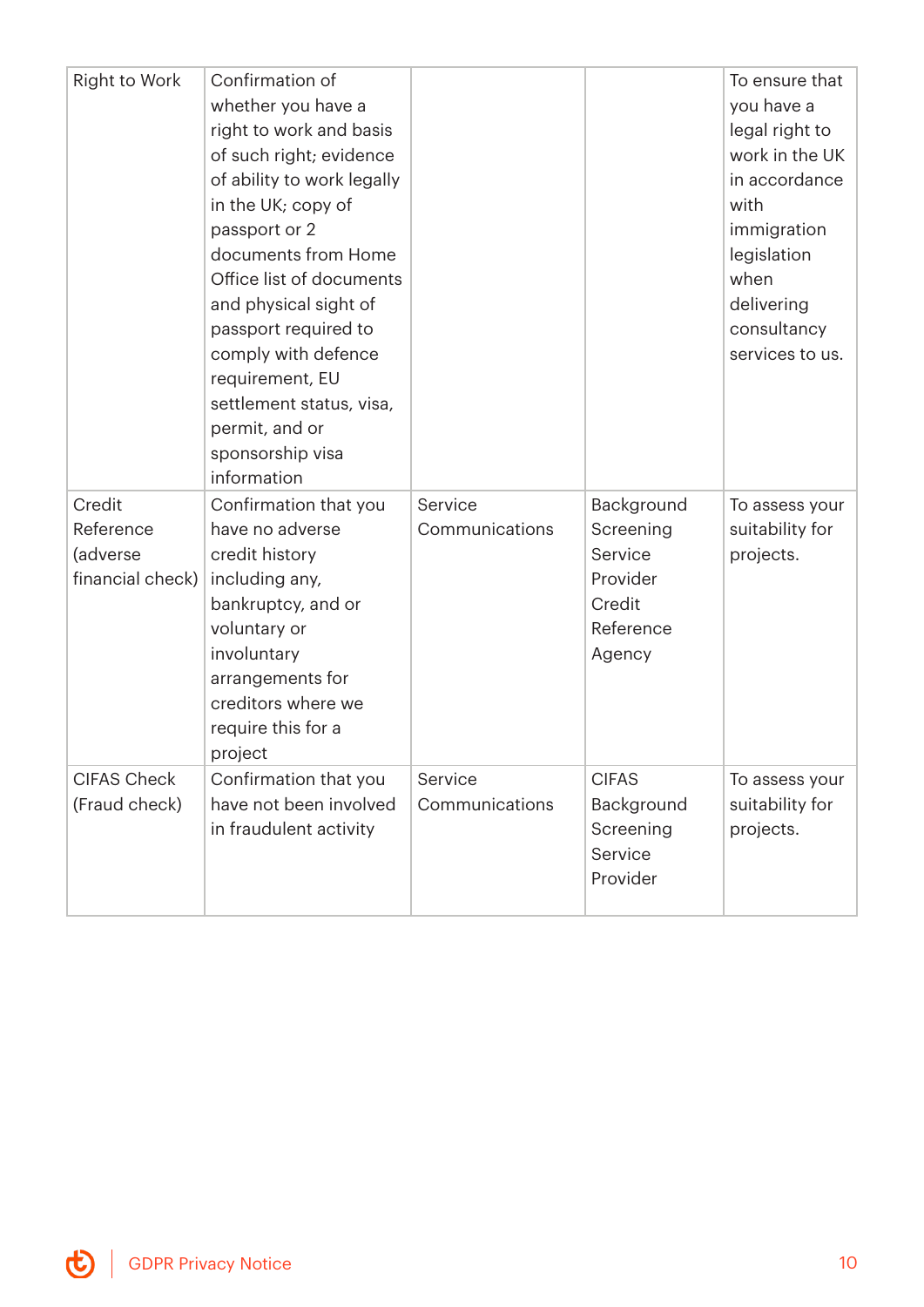| Service<br>Communications        | letters, emails, phone<br>calls, texts, and other<br>electronic<br>communications<br>between us in the<br>course of our<br>discussions regarding<br>projects, during our<br>pre-screening process,<br>during our project<br>on-boarding process,<br>during any project, and<br>upon completion of any<br>project |                                                                                                                    |                                               | To administer<br>our<br>Consultancy<br>Services.                                                                   |
|----------------------------------|------------------------------------------------------------------------------------------------------------------------------------------------------------------------------------------------------------------------------------------------------------------------------------------------------------------|--------------------------------------------------------------------------------------------------------------------|-----------------------------------------------|--------------------------------------------------------------------------------------------------------------------|
| Service<br>evaluation            | Feedback provided by<br>Tecknuovo personnel<br>and/or obtained from<br>any customer in relation<br>to quality of services<br>delivered for a project.                                                                                                                                                            | Service<br>Communications                                                                                          | Tecknuovo<br>personnel<br>Client<br>personnel | To monitor<br>and maintain<br>quality of and<br>standards in<br>our delivery of<br>the<br>Consultancy<br>Services. |
| Special<br>Categories of<br>Data | Health Information,<br>Images, Equal<br>Opportunities                                                                                                                                                                                                                                                            | CV, Application<br>Form,<br>Equal opportunity<br>monitoring form,<br>Service<br>Communications,<br>interview notes |                                               | See defined<br>category<br>sections for<br>more<br>information                                                     |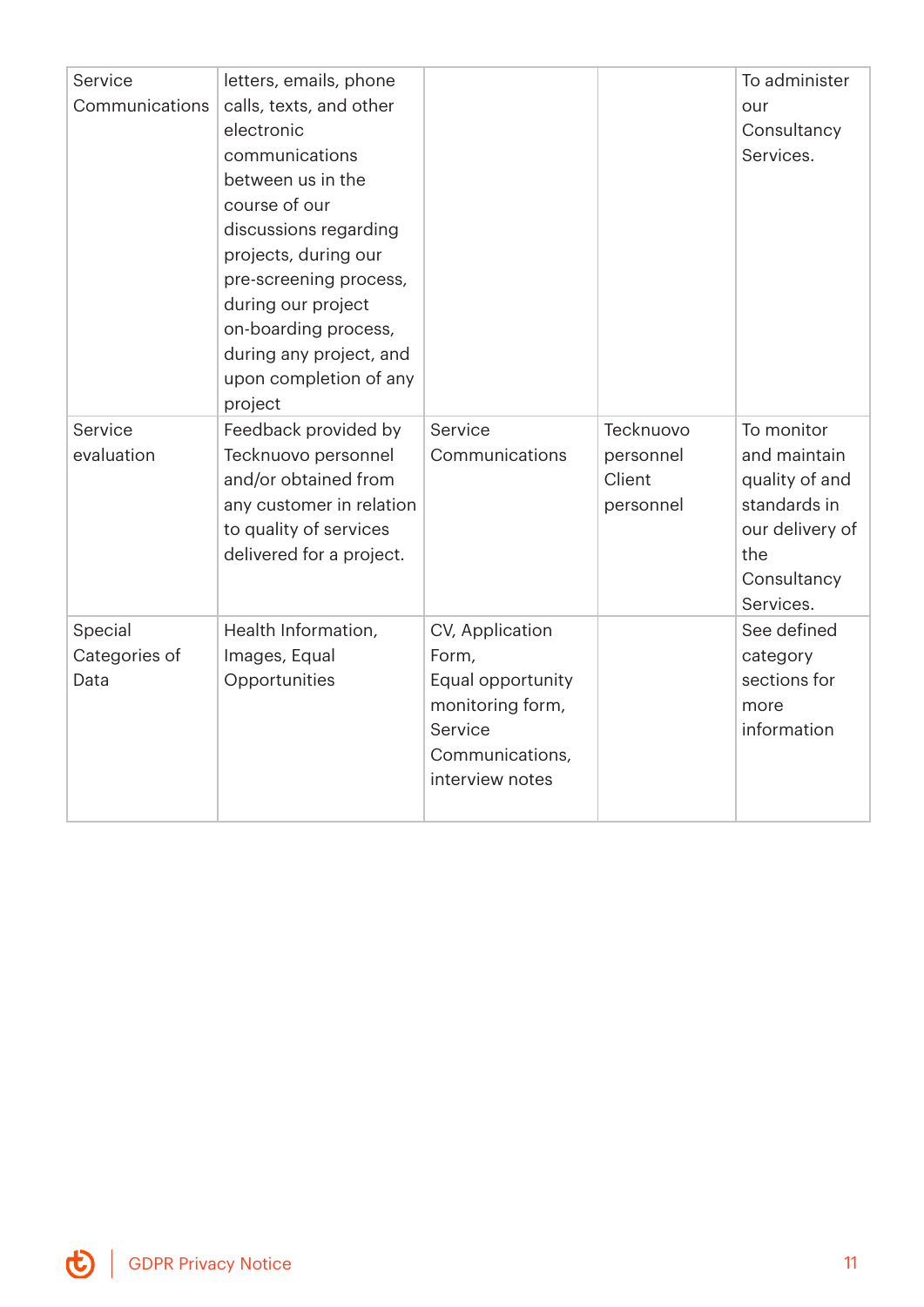| Finance, Tax &<br>Social Security | NI number, tax code,<br>data of birth, P45, P60,<br>payslips, gender,<br>marital/civil partner<br>status, dependants,<br>and any other personal<br>information required<br>to be maintained with<br>HMRC, and/or any<br>HMRC correspondence<br>relating to tax and<br>social security,<br>information relating<br>to HMRC employment<br>status check and/or<br>Off-Payroll Rules/IR35<br>status check or review,<br>details of your interest<br>in and connection with<br>any person through<br>whom you intend to<br>supply services to us | Service<br>Communications<br><b>HMRC Employment</b><br><b>Status Check</b> | <b>HMRC</b><br>Off-Payroll<br>Rules status<br>determination<br>IR35 review<br>service<br>provider | To pay you<br>for services<br>delivered<br>under a<br>contract; To<br>issue you<br>remittance<br>for work; to<br>deduct<br>statutory<br>tax and NI<br>contributions<br>from payments<br>due to you<br>(where<br>applicable);<br>to file relevant<br>reports to<br>HMRC; and to<br>comply with<br><b>ITEPA 2003</b><br>and ancillary<br>legislation. |
|-----------------------------------|---------------------------------------------------------------------------------------------------------------------------------------------------------------------------------------------------------------------------------------------------------------------------------------------------------------------------------------------------------------------------------------------------------------------------------------------------------------------------------------------------------------------------------------------|----------------------------------------------------------------------------|---------------------------------------------------------------------------------------------------|-----------------------------------------------------------------------------------------------------------------------------------------------------------------------------------------------------------------------------------------------------------------------------------------------------------------------------------------------------|
| Equal<br>Opportunities            | any information<br>completed in an equal<br>opportunity monitoring<br>form which includes but<br>is not limited to race,<br>age, gender, sex, sexual<br>orientation, religious or<br>other beliefs, marriage<br>or civil partnership<br>status                                                                                                                                                                                                                                                                                              | <b>Equal Opportunity</b><br>Monitoring Form                                |                                                                                                   | To ensure<br>that we can<br>monitor and<br>improve<br>diversity in our<br>operations and<br>delivery of our<br>Consultancy<br>Services                                                                                                                                                                                                              |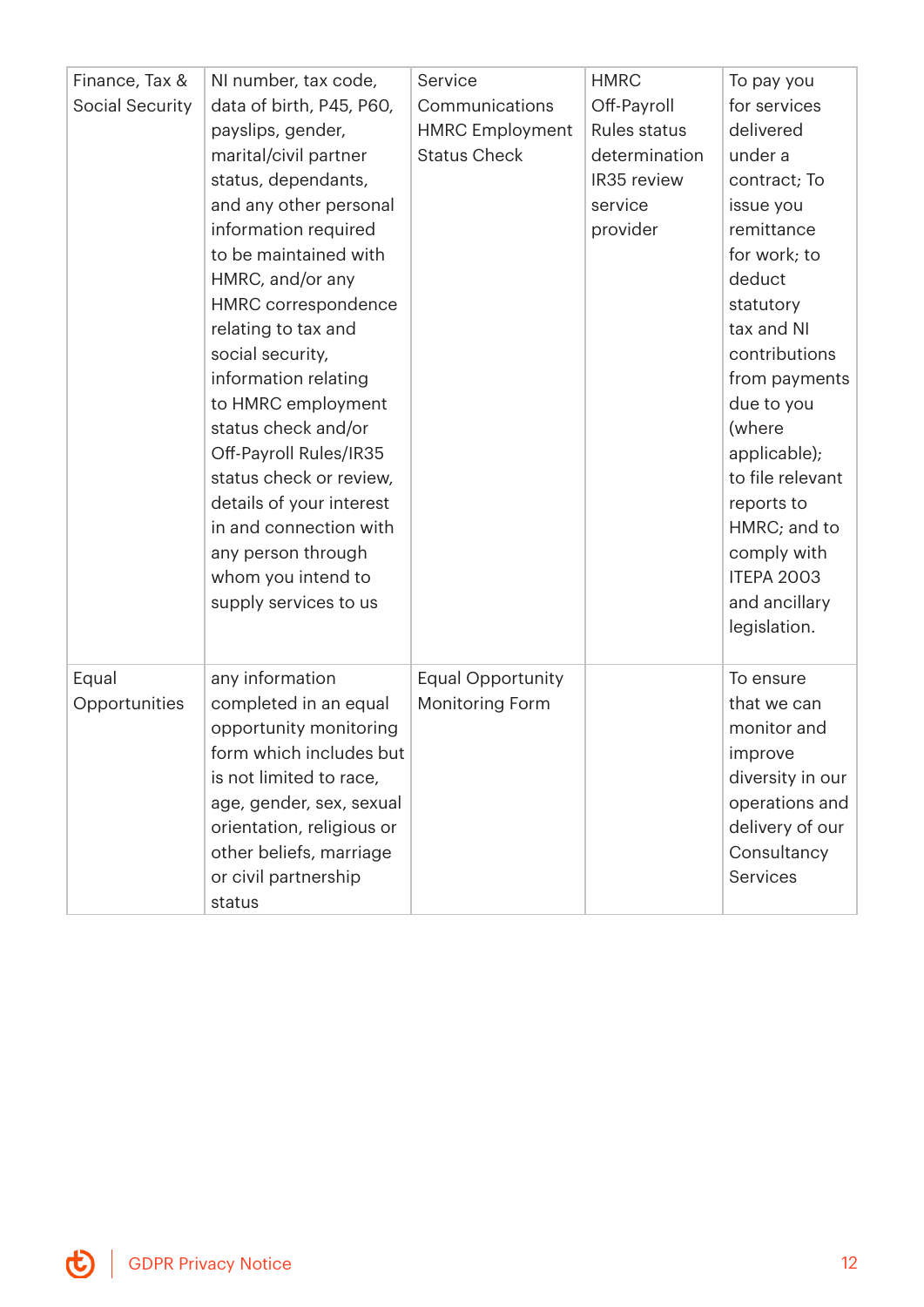| Remuneration          | salary and or income<br>details, fee rates,<br>contractual benefits,<br>and other<br>remuneration; relating<br>to past and current<br>projects, and new or<br>potential projects<br>offered to you                                                                                                                                                      | Service<br>Communications |                                                  | To discuss and<br>agree<br>appropriate<br>fee rates for<br>your support<br>on our<br>projects.                                                                                                                                                                                    |
|-----------------------|---------------------------------------------------------------------------------------------------------------------------------------------------------------------------------------------------------------------------------------------------------------------------------------------------------------------------------------------------------|---------------------------|--------------------------------------------------|-----------------------------------------------------------------------------------------------------------------------------------------------------------------------------------------------------------------------------------------------------------------------------------|
| <b>Technical Data</b> | your internet protocol<br>(IP) address, MAC<br>address, your login<br>data, browser type<br>and version, time zone<br>setting and location,<br>browser plug-in types<br>and versions, operating<br>system and platform,<br>mobile phone location<br>data and other<br>technology on the<br>devices you use to<br>access our website and<br>our services |                           | Our website<br>Analytics<br>Service<br>Providers | To ensure we<br>provide you<br>with the best<br>experience on<br>our website<br>and to improve<br>our customer<br>service and to<br>make the way<br>we operate<br>more useful<br>to you (which<br>includes<br>tailoring our<br>website to<br>suit your<br>requirements<br>better) |
| Usage Data            | information on how<br>you use and navigate<br>around our website and<br>what you browse within<br>them and information of<br>your contact with us via<br>our website                                                                                                                                                                                    |                           | Our website<br>Analytics<br>Service<br>Providers |                                                                                                                                                                                                                                                                                   |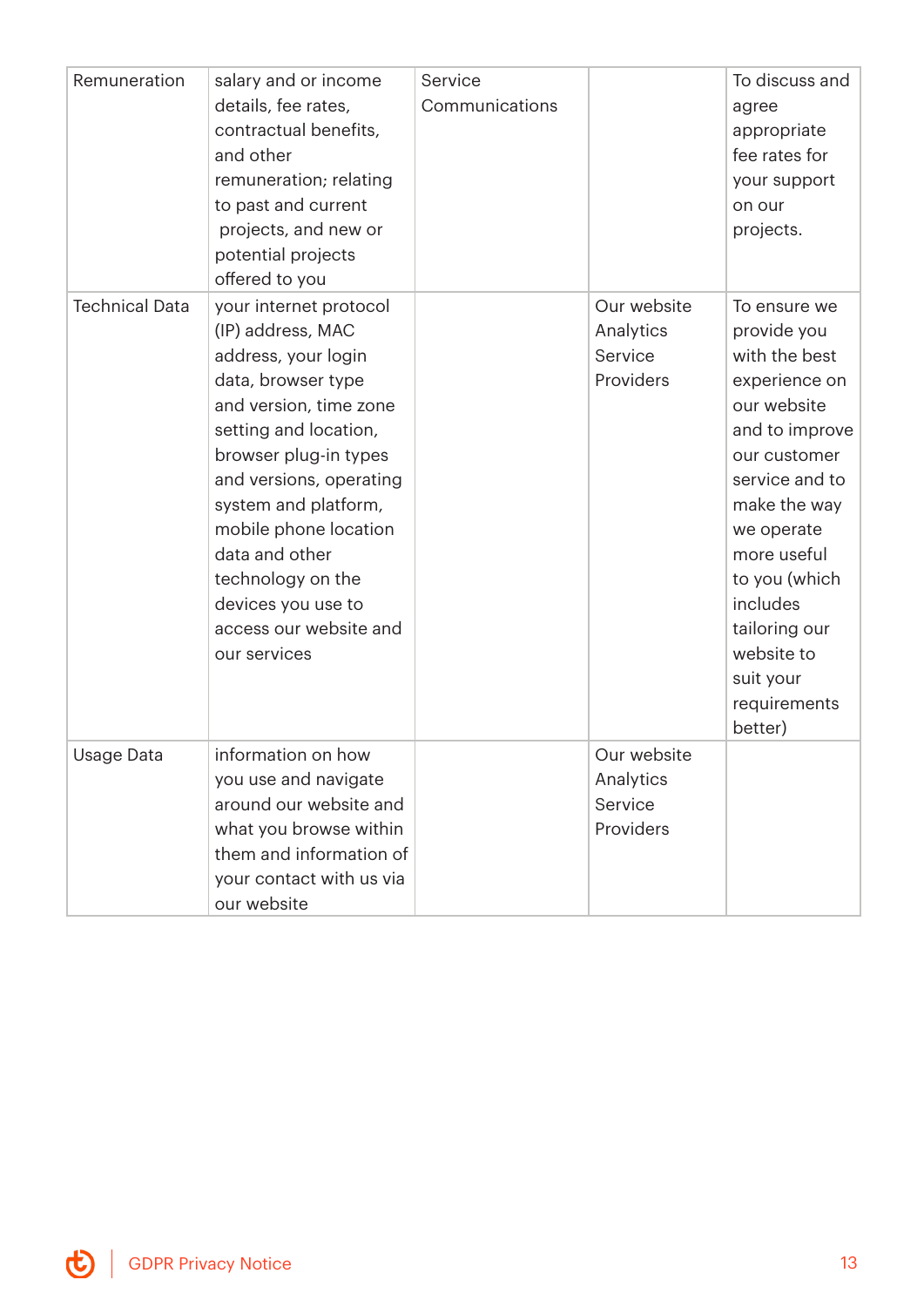In respect of our communications with you and the delivery of our Consultancy Services, we may obtain personal information from you arising from:

- Your use of our website (please see our website terms and conditions and cookie policy for more information)
- Applications you make for projects we advertise (via our website or via a job board)
- Your attendance at any networking event we host or sponsor
- Your attendance at any business fair we are promoting our Consultancy Services
- When you correspond with us via phone, email, video conference, or through any text or email messaging service

We may obtain personal information about you from third party sources:

- Job boards
- Our website
- Networking Sites (any professional and or social networking site where you have uploaded or published personal information to)
- Referrals a personal or professional recommendation from a third party (typically family member, friend, colleague or former employer)
- Intermediary any party who you supply your services through

We may collect further personal information about you in anticipation of or as part of on-going compliance in the delivery of our Consultancy Services from third party sources referred to in the [Associate Personal Information Table.](#page-5-0)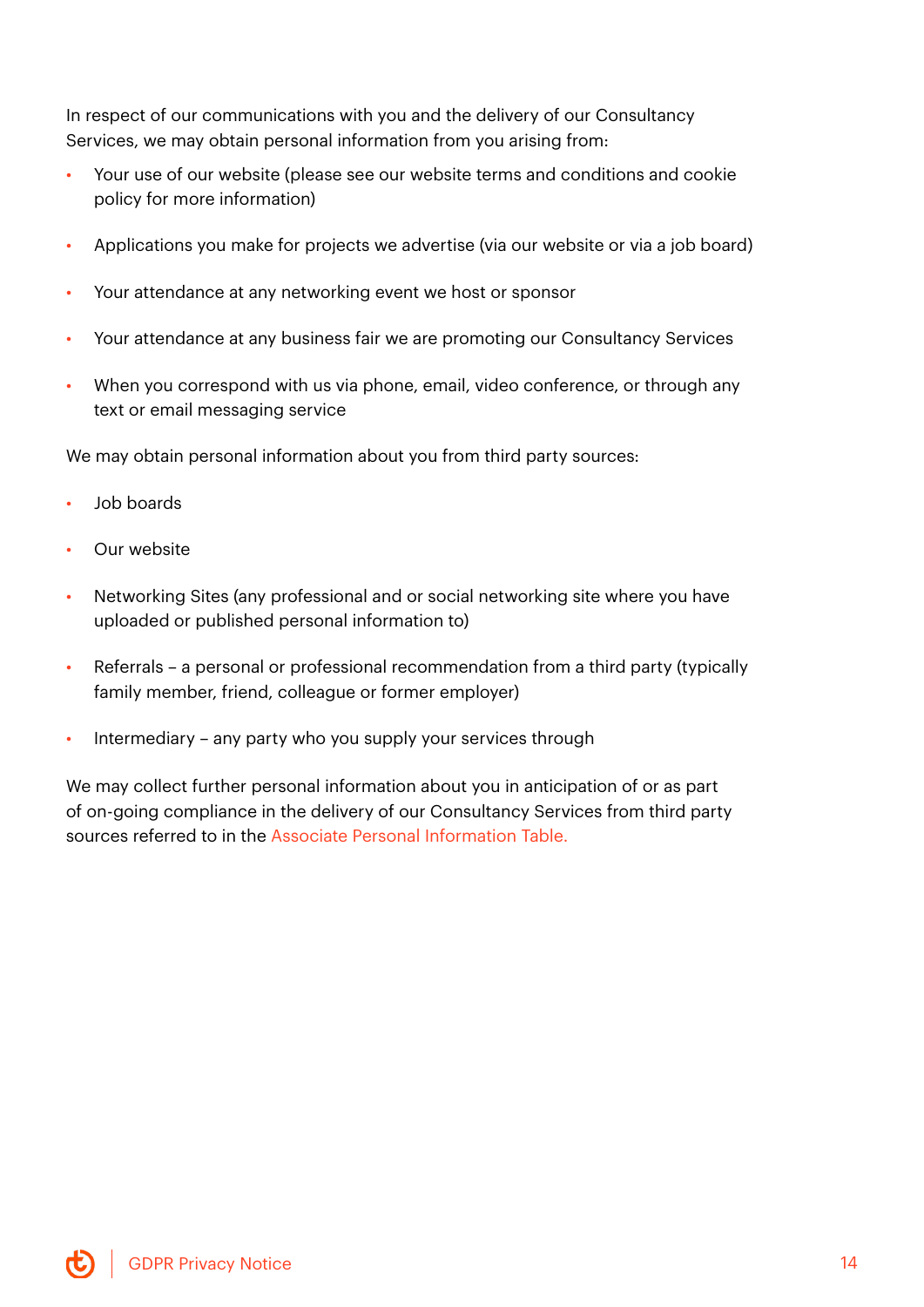# **If you do not give personal information**

We may need to collect personal information by law in certain circumstances. If you choose not to give us this personal information, it may delay or prevent us from engaging with you regarding your consultancy services and/or progress a project if we cannot comply with the law.

If you choose not to give us information that we require to undertake our assessment of your suitability for our projects, we may not be able to continue our discussions with you regarding a project or otherwise continue to administer a contract for an existing project. We will advise you of the implications of not giving us information at the time we request it.

#### **Client, Supplier and Partner Contacts**

We may collect and process personal information about you and which will typically include Contact details and Service Communications. We will only collect such personal information either directly from you as a consequence of our communications with you, indirectly during service negotiations with you, indirectly from the contract with you, or indirectly from a Networking Site. We may use such personal information to contact you to discuss our services with you now and in the future, to deliver our Consultancy Services to you, to discuss your services with us, to perform our obligations or your obligations under a contract with you, and to keep in touch with you regarding future projects.

As a Supplier or Partner, we may undertake suitability checks on you to assess your suitability to deliver services to us. In this respect we may undertake such checks as we would conduct on Associates as identified in the Associate Personal Information Table.

#### **Referrals**

We may collect and process personal information relating to Contact details for Referrals who are provided to us by any Client, Supplier, Associate, or Partner.

We may receive personal information about you directly from the individual who referred you or from a Job Board or profile for a Networking Site that you may be subscribed to. We will only use such personal information to contact you as a direct consequence of you being referred to us. We will typically ask the person referring you to confirm that you are willing to be contacted by us or in the alternative we will ask the person referring you to introduce you to us. If you express an interest in discussing a project or services with us now or in the future as a consequence of our contact with you as a Referral, we will retain your Contact details for this purpose and in accordance with our retention policy below.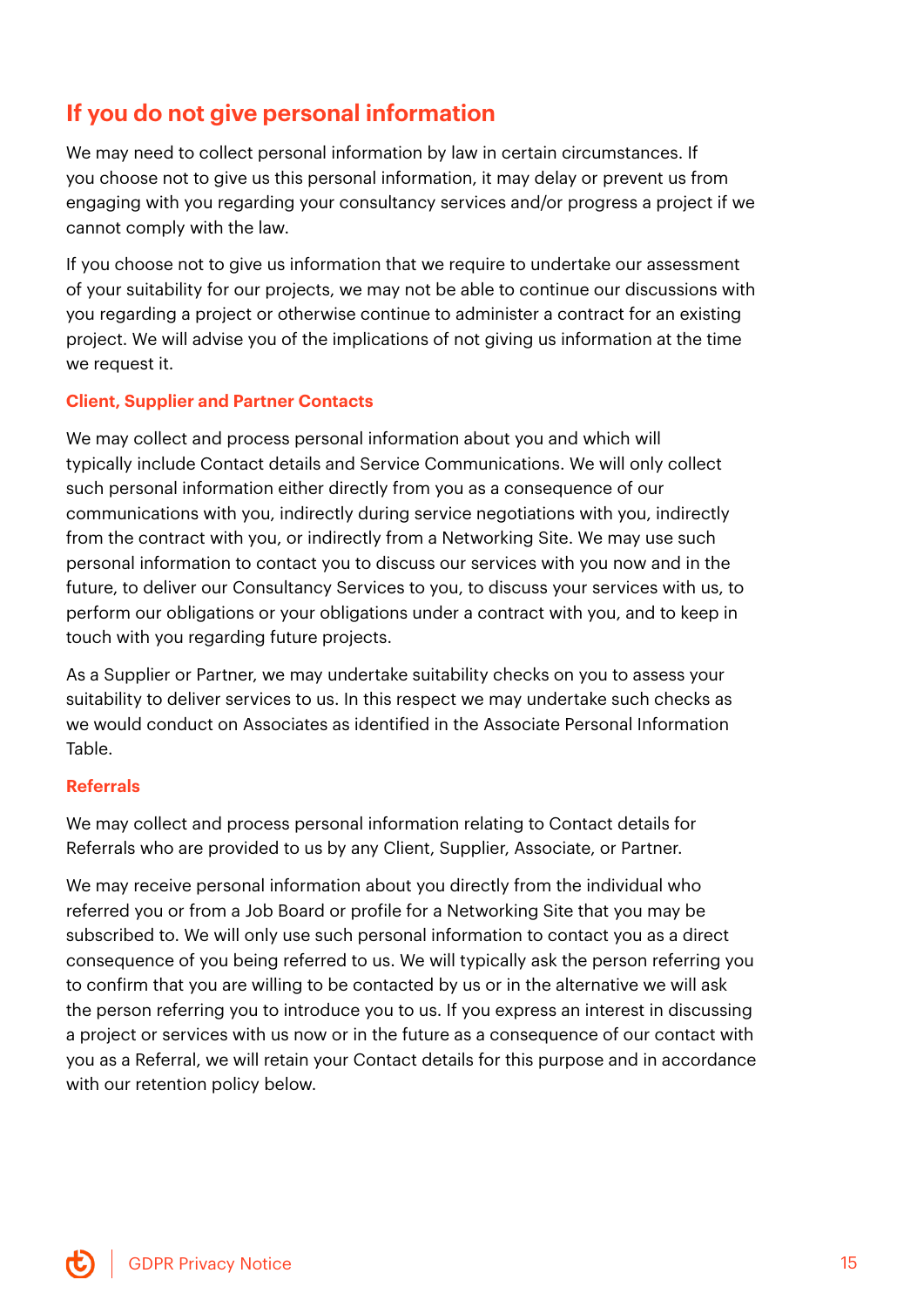If you are not interested in discussing projects or services with us and confirm that you do not wish to receive further communications from us (following referral) we will not retain your personal information.

#### **Referees**

We may collect and process personal information relating to Contact details for Referees who are provided to us by an Associate, Supplier or Partner for business reference or employment reference purposes. We will only collect such information directly from the above persons. We will only use such Contact details to the extent that we require a professional reference for a particular project we are discussing with you.

#### **Website Users**

We may collect personal information via our third-party service providers, such as Google Analytics and various job boards. As you use our websites, we may automatically collect your Technical Data and or Usage Data. We collect this personal data by using cookies, server logs and other similar technologies. Please see our [Cookies Policy](https://www.iubenda.com/privacy-policy/70487983/cookie-policy) for further details.

# **How personal information is protected**

Under UK GDPR, we are only able to use personal information for specific reasons and always provided we are using personal information fairly and we have advised you of our use.

We must have a legal basis to process your personal information. The legal bases we rely upon to offer our work-finding services to you are:

- Where we have a legitimate interest (LI)
- To comply with a legal obligation that we have (Legal Obligations)
- To fulfil a contractual obligation that we may have with you (Contract Necessity)
- You consent to our processing (Consent)

Where personal information we collect is considered to be a special category of data or data relating to criminal convictions and or offences (which are considered more sensitive personal information), there are additional requirements that we must fulfil. We will not collect or use more sensitive personal information without your consent unless the law allows us to do so. If we do seek to collect and or use such information, it will usually only be when it is necessary and for one of the following reasons:

We are required to comply with or exercise our rights in the field of employment laws (Employment Law Obligations);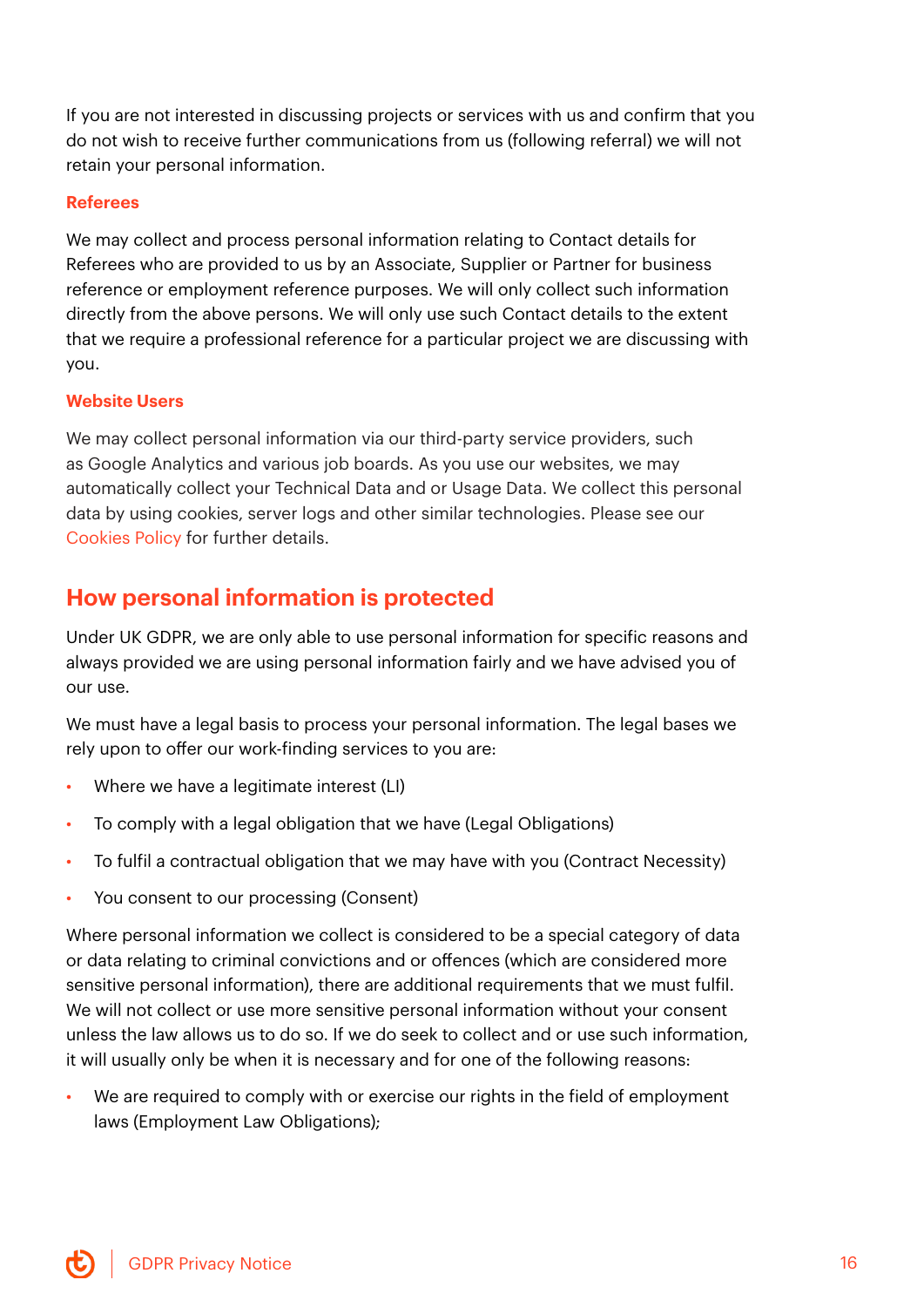- It is for reasons of substantial public interest in compliance with the Data Protection Act 2018 (SBT);
- It is in the interests of public health in compliance with the Data Protection Act 2018 (Public Health);
- It is to establish, exercise or defend legal claims and or to seek legal advice in respect of any potential or existing legal claim (Legal Claims); or
- We obtain your explicit consent to our processing (Explicit Consent)

# **Our processing activities – Associates**

We will use your personal information to:

- Maintain your Contact details and other personal information in our CRM in order to discuss future co-operation and participation in projects (LI)
- Assess your suitability for projects which you are interested in supplying consultancy services for (LI)
- Carry out any standard pre-screening and or background checks that we require for projects including but not limited to criminal conviction checks (Legal Obligations) (LI) or (Consent)
- Discuss any potential projects with you (LI)
- Administer and manage contracts for your delivery of consultancy services for a project (LI) or (Contract Necessity)
- To provide professional/business references on your behalf to third parties who request the same from us (we can only provide this for as long as we hold personal information unless you request us retain your personal information for a longer period) (LI)
- Keep you updated in respect of projects you have discussed with us or have shown an interest in and retain details of what projects you have shown interest in (LI).
- Comply with our legal or regulatory requirements relating to any projects you deliver consultancy service for (including but not limited to compliance with Immigration legislation, Equality Act 2010, and Health and Safety legislation) – (Legal Obligations)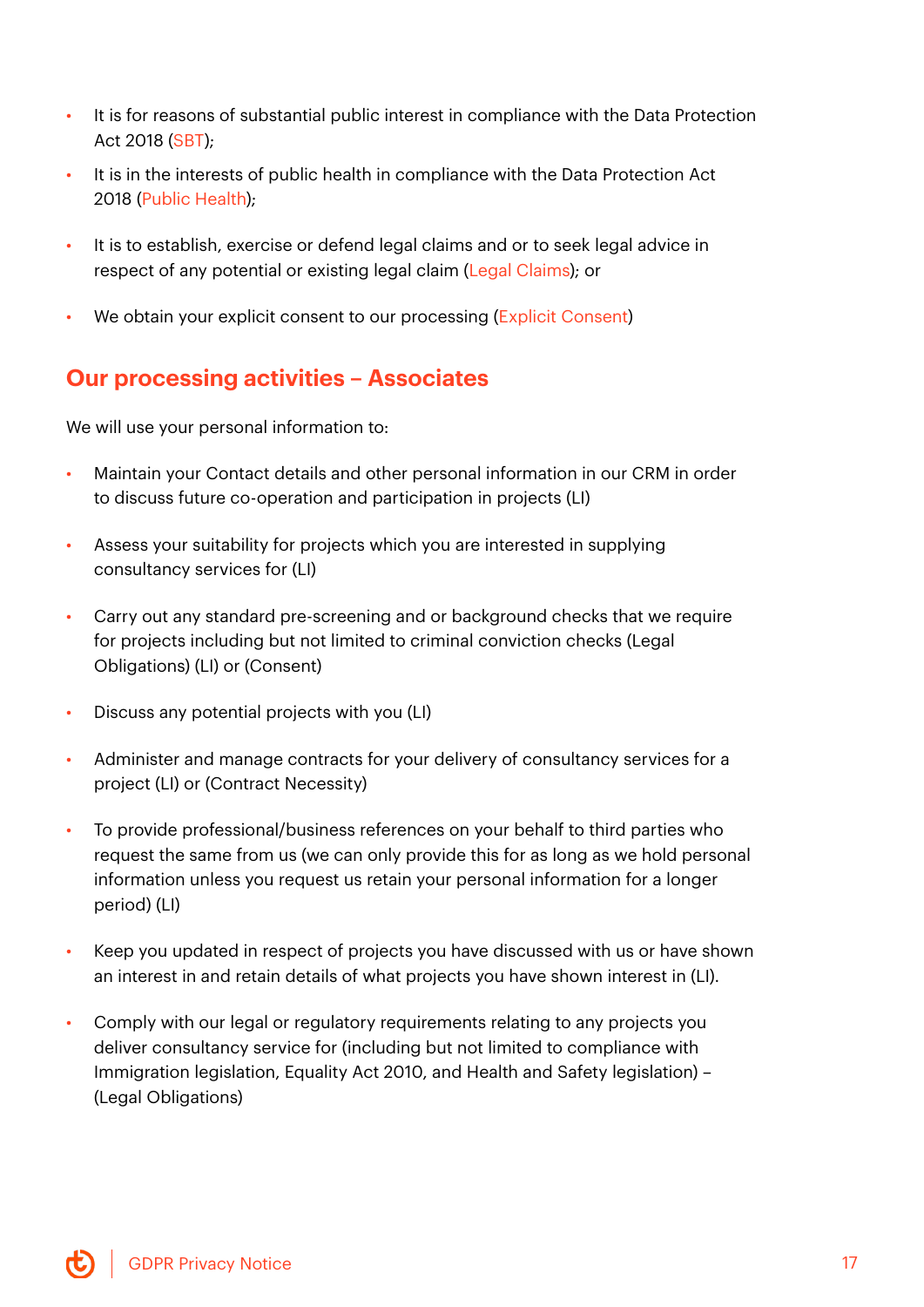- Share your personal information with third parties where required by law or where necessary in pursuit of our legitimate interests (Legal Obligations) or (LI) – for more information see [Sharing your personal information below.](#page-25-0)
- We may use your personal information to help us to establish, exercise or defend legal claims and which may include but not be limited to obtaining external advice in respect of any potential or existing legal claims (LI).
- We may use your personal information to help us improve our services (LI)
- Keep a record of your unsuitability for projects where arising due to any misconduct, any act, error, or omission by you, any harassment or any behaviour of a violent, threatening, or intimidating nature towards us, our staff or any third party, any misrepresentation or conveyance of false information by you, or your unprofessional behaviour; and which has led to your services having been terminated, or any offer to work for us on a project being withdrawn by us; to ensure that we do not utilise you for future projects (LI).
- Contact you individually regarding a project which we believe will be of interest to you whether by post, email, telephone, and or other electronic means (marketing communication) (LI).
- Keep you informed of developments in our services that we believe will be of interest to you by post, email, telephone, and or other electronic means (marketing communication) (LI)
- Ask you for your help in finding Associates, Suppliers and/or Partners for projects that we have e.g., through a refer a friend promotion by post, email, telephone, and or other electronic means (marketing communication) (LI)
- Keep you informed about relevant professional information; published salary surveys and industry reports relevant to you, networking events, and other relevant information about the industry sector or your skills sector which we believe may be of interest to you by post, email, telephone, and or other electronic means (marketing communication) (LI).

Occasionally, we may require your consent from time to time for the collection and processing of personal information for certain processing activities which are not identified above, which will notify you of at the time of such request for personal information.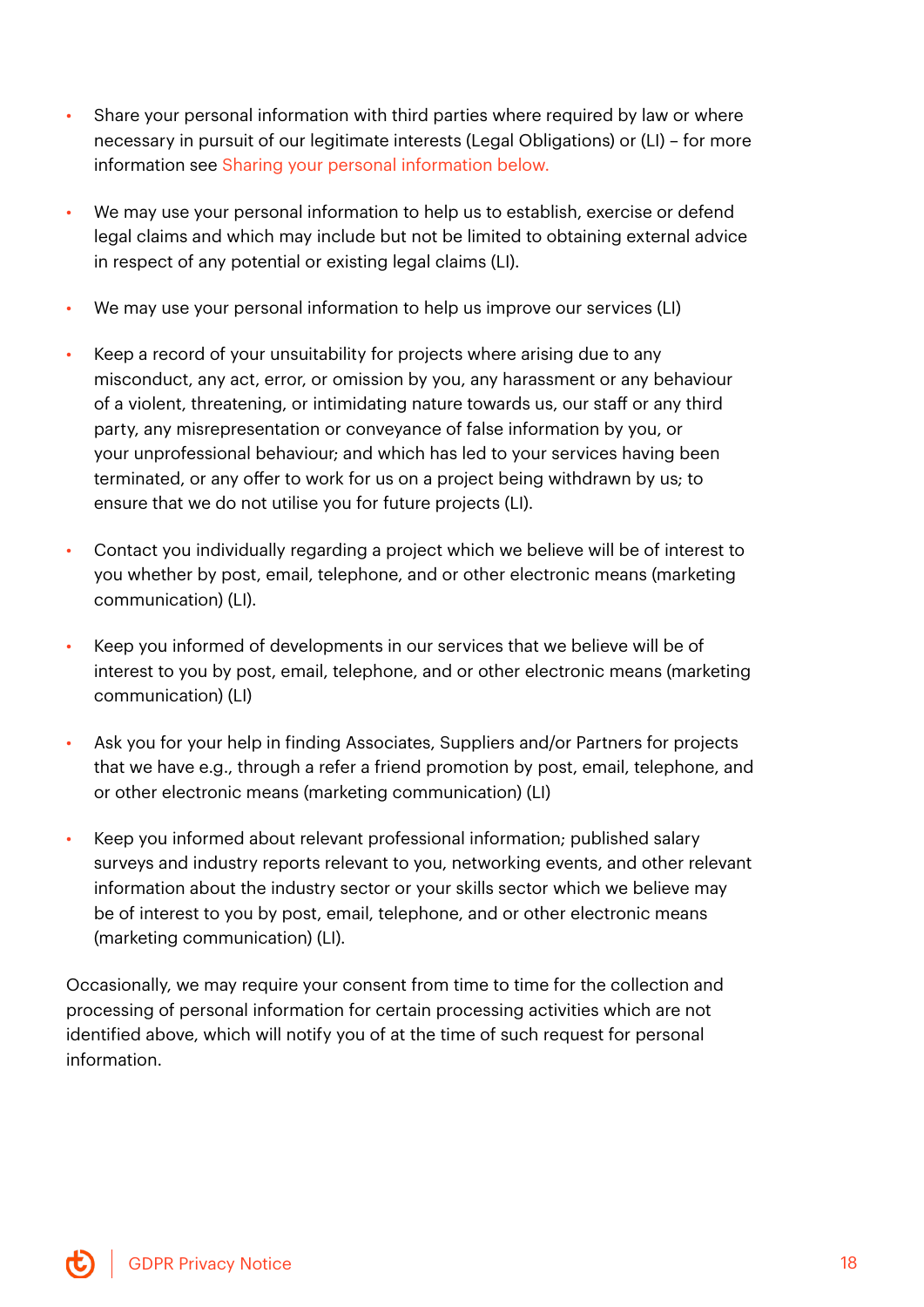# **Legitimate Interest**

Our processing of your personal information is necessary for us to ascertain your suitability for working with us on our projects. We believe it is important that we have a rounded and informed understanding of your work history, technical and personal skills, and your outside interests in order to achieve this aim.

Our sharing of your personal information with Clients is necessary to ensure the Client's confidence in the quality of our delivery team to deliver the services contracted or outsourced, to allow our Clients to comply with the law, and to allow our Clients to comply with internal security procedures to allow our delivery teams access to their premises and systems to perform our Consultancy Services.

Our assessment of your suitability and completion of our own pre-screening and background checks on you is necessary for us to ensure that you have the technical skills and ability to perform work for us, to mitigate our exposure to claims arising from your negligent performance of the services, and to evidence our compliance with our contractual obligations and warranties under our Client contracts. Such information may be audited to demonstrate to our Client our compliance with such Client contract; all of which are legitimate interests of ours.

We may collect and process personal information relating to you that we would not ordinarily undertake of our own volition, but which we require for a specific project we are delivering Consultancy Services for. This may involve us asking you to comply with additional pre-screening requirements, in addition to those we have already undertaken for our assessment of your suitability and require you to enter into additional contractual obligations where related to projects. We will only require the collection and processing of such personal information where it is necessary for a project (Project Requirements). Our collection and processing of such personal information is necessary for us to comply with our contractual obligations for a project.

We may process personal information relating to Associates, Suppliers and Partners to administer, perform, and or manage the contract with the Associate (or any Intermediary) which is in our legitimate business interests and including in particular our ability to process personal information of the Associates, Suppliers and Partners to terminate our requirement for their services and or to deal with any dispute arising under the contract. To the extent that an Associate, Supplier and/or a Partner has entered into a personal guarantee and or performance deed with us in respect of project, we shall be entitled to administer, communicate, and threaten and or bring legal proceedings as is necessary to enforce our rights under such contract against such person, which is in our commercial interests.

We may contact you by sending marketing communications about potential projects, our services, and professional information which we believe are relevant to you and would be of interest to you.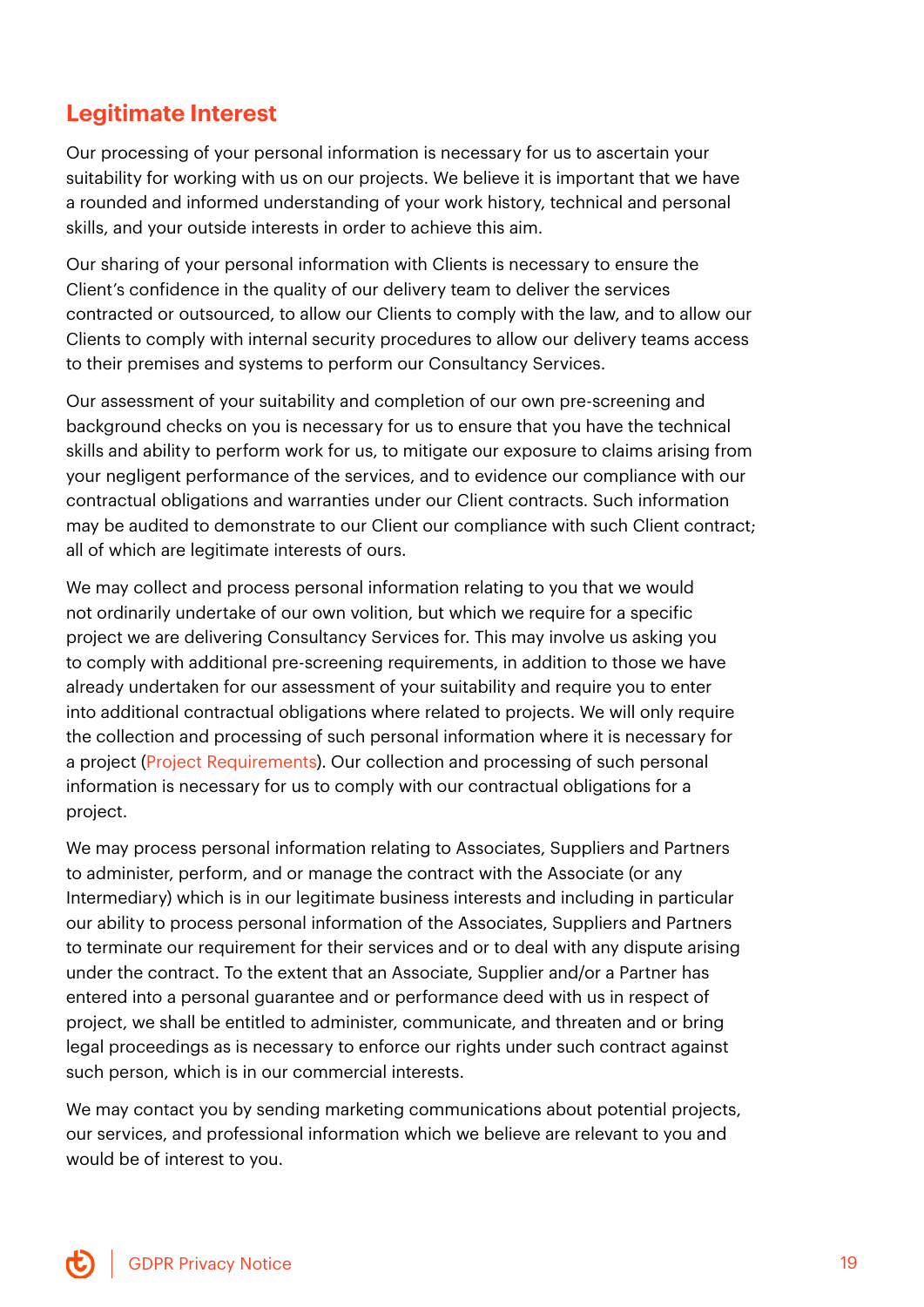Our continued contact with you now and in the future on this basis is designed to maximise your opportunity of working with us again on future projects; that we continue to have access to a broad range of suitable Associates for our projects that we may have now and in the future.

We are willing to provide business verification details confirming that you were engaged by us to deliver services on a project if requested by any future customer of yours or any future employer or other person whom you have been advised will seek businesses references and or business verification for the period that we retain your personal information. We are not obliged to provide business references or provide business verification details to you. Should you wish us to retain your information beyond the period we may ordinarily retain your personal information for, you may request us at any time to maintain core employment verification personal information however we will have no obligation to maintain your details beyond the retention period advised.

We will process your personal information where it is in our interests to establish, exercise and or defend legal claims; to seek legal advice in respect of such legal claims (Legal Claims), to prevent criminal acts and or unlawful acts including but not limited to fraud.

# **Contract Necessity**

Our processing on this basis shall only apply to the extent that we may engage Associates directly as workers or employees. We are required to process certain Financial information that you have provided, in order to perform our contract with you and which includes but is not limited to make payments to you after statutory deductions to you and administering statutory entitlements and benefits.

# **Legal Obligations**

Our processing on this basis shall apply to the extent that we are required to process personal information to comply with our obligations under UK laws including but not limited to immigration legislation, legislation covering bribery, modern slavery, criminal facilitation of tax, social security, and payroll legislation in respect of workers and employees, with our obligations for tax intermediary reporting for PSCs, with our obligations to comply with the agency legislation in respect of any Associates engaged as self-employed, and or applying the Off-Payroll Rules for PSCs.

Such checks may be conducted by a third-party background screening provider (Screening Provider) and in which case the processing of your personal data by such Screening Provider shall be subject to the Screening Provider's own data protection consent form and privacy notice.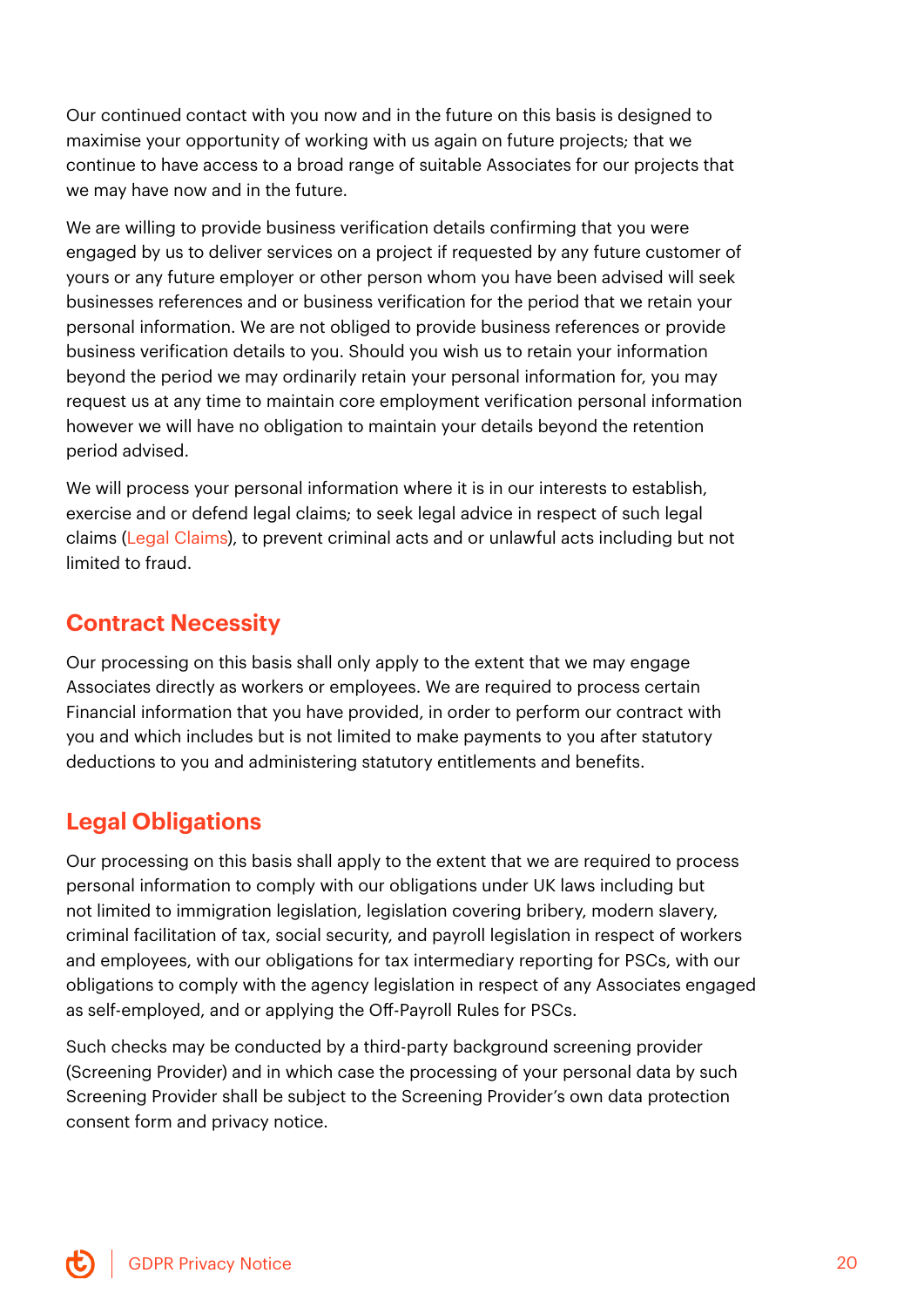# **Health Information**

**Prior to an offer of a project**  $\cdot$  We will only request and process personal information that you provide to us about any disability status to consider whether we need to provide appropriate adjustments during our pre-engagement process, for example where adjustments need to be made during a test or interview for a project. If a project requires us to ascertain your ability to carry out certain duties which are intrinsic to delivering the services under the project, we may require you to provide health information to help us in that assessment during our pre-engagement process.

**Post offer of a project** - We may process health information prior to or during a project, to the extent that we have legal obligations to comply with and which fall within the field of employment law and social security including but not be limited to our obligations under the Equality Act 2010, Health and Safety legislation, and Working Time Regulations 1998.

**Covid-19 vaccination status** - We may, if required to deliver services at a Client site, require you to provide health information relating to your vaccination status, so that we may comply with any requirements of the Client site. We believe we may process such information on the basis of our compliance with health and safety legislation and/or for reasons of public health.

For the processing of any health information in pursuit of our consultancy services outside of the above reasons, we may rely on grounds set out in the Data Protection Act 2018 or we may seek your Explicit Consent.

# **Equal Opportunities**

We do not currently process sensitive personal information about race or ethnicity, sex or sexual orientation, or religious beliefs for equal opportunities monitoring purposes. If a Client contractually requires us to undertake such monitoring for a particular project and this cannot be processed on an anonymous basis (which would naturally fall outside of the requirements of UK GDPR) we will only collect and process such sensitive personal information upon grounds set out in the Data Protection Act 2018 or otherwise with your Explicit Consent.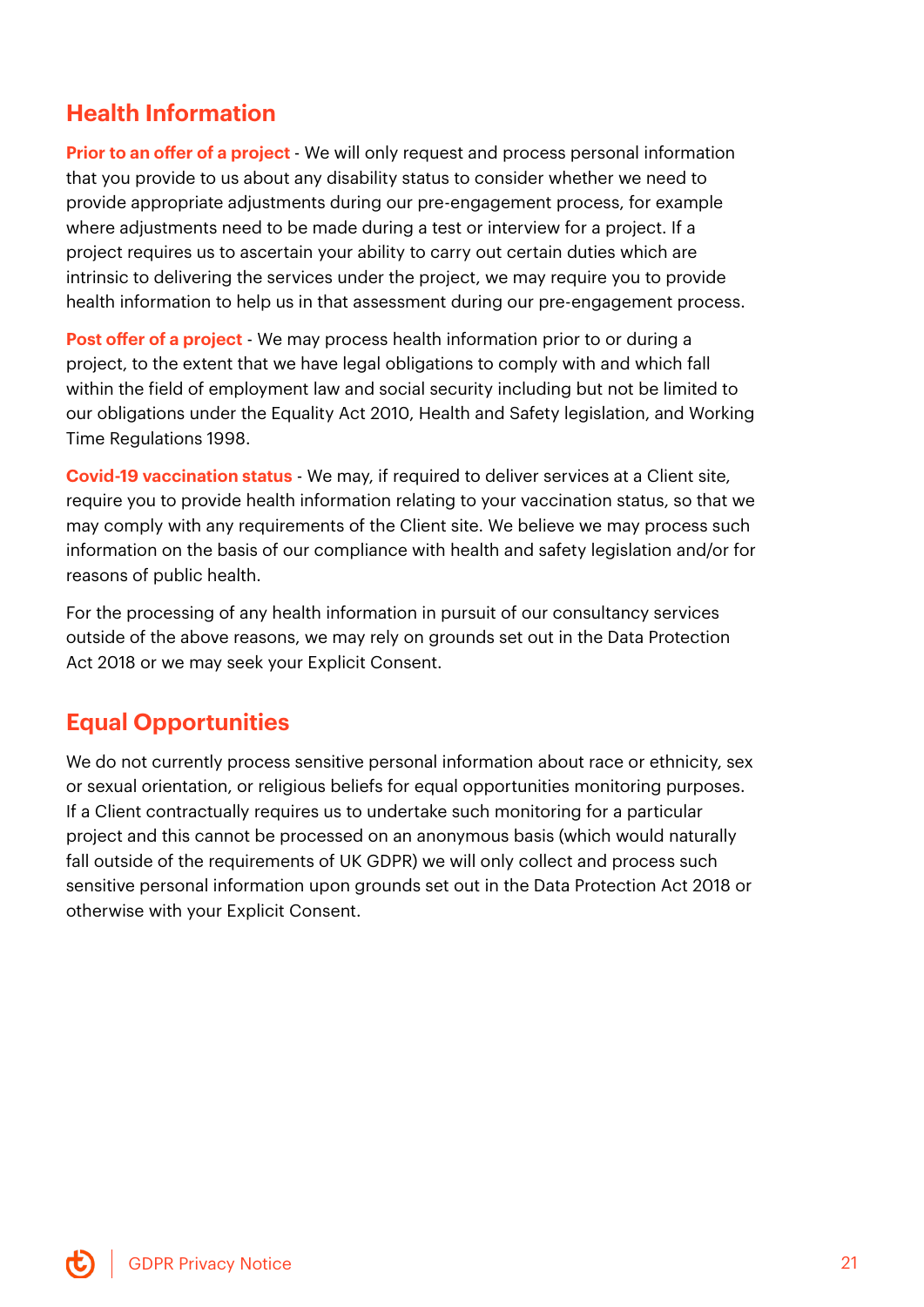# **Our processing activities and reasons for processing - Other Individuals**

#### **Client/Supplier/Partner Contacts**

We may use personal information to contact you to discuss with you and or market our full range of consultancy services to you or discuss your services to us now and in the future, to administer and deliver relevant services, to perform our obligations and enforce our rights under a contract with you, to keep in touch with regarding developments in services delivered and which we believe will be of benefit to us both, and to manage the commercial relationship with you.

Less commonly, we may need to process your Contact details in the event we are required to comply any legal and or statutory obligations, and or for which we may rely upon grounds relating to our Legal Obligations. We may process your personal information to deal with Legal Claims. We do not collect and or process any sensitive information about you.

#### **Referees**

We will only use your Contact details for the purpose of taking up a reference for an Associate where we determine it necessary in the conduct of our suitability checks. It is in our legitimate interest to take up references to ensure we are utilising suitably skilled and experienced Associates and to comply with any contractual warranties under our contracts with our Clients. Less commonly, we may need to process your Contact details in the event we are required to comply any legal and or statutory obligations, and or for which we may rely upon grounds relating to Legal Obligations. We may process your personal information to deal with Legal Claims. We do not collect and or process any sensitive information about you. Your details may be processed in connection with a contractual or statutory audit where our Associate records are audited by our Client for compliance purposes. For any processing of your personal information outside of the above processing activities, we will seek your consent.

#### **Referred Associate**

We will only use your Contact details for the purpose of contacting you as a consequence of you being referred to us and in connection with our services.

We have a legitimate interest in ensuring that we identify potential suitable Associates or projects we are delivering for our Clients. If you wish to be considered for projects, we will retain your details and you will be considered an Associate for the purpose of this privacy notice. If you do not wish to register with us, your details will not be retained. Less commonly, we may need to process your Contact details in the event we are required to comply any legal and or statutory obligations, and or for which we may rely upon grounds relating to Legal Obligations.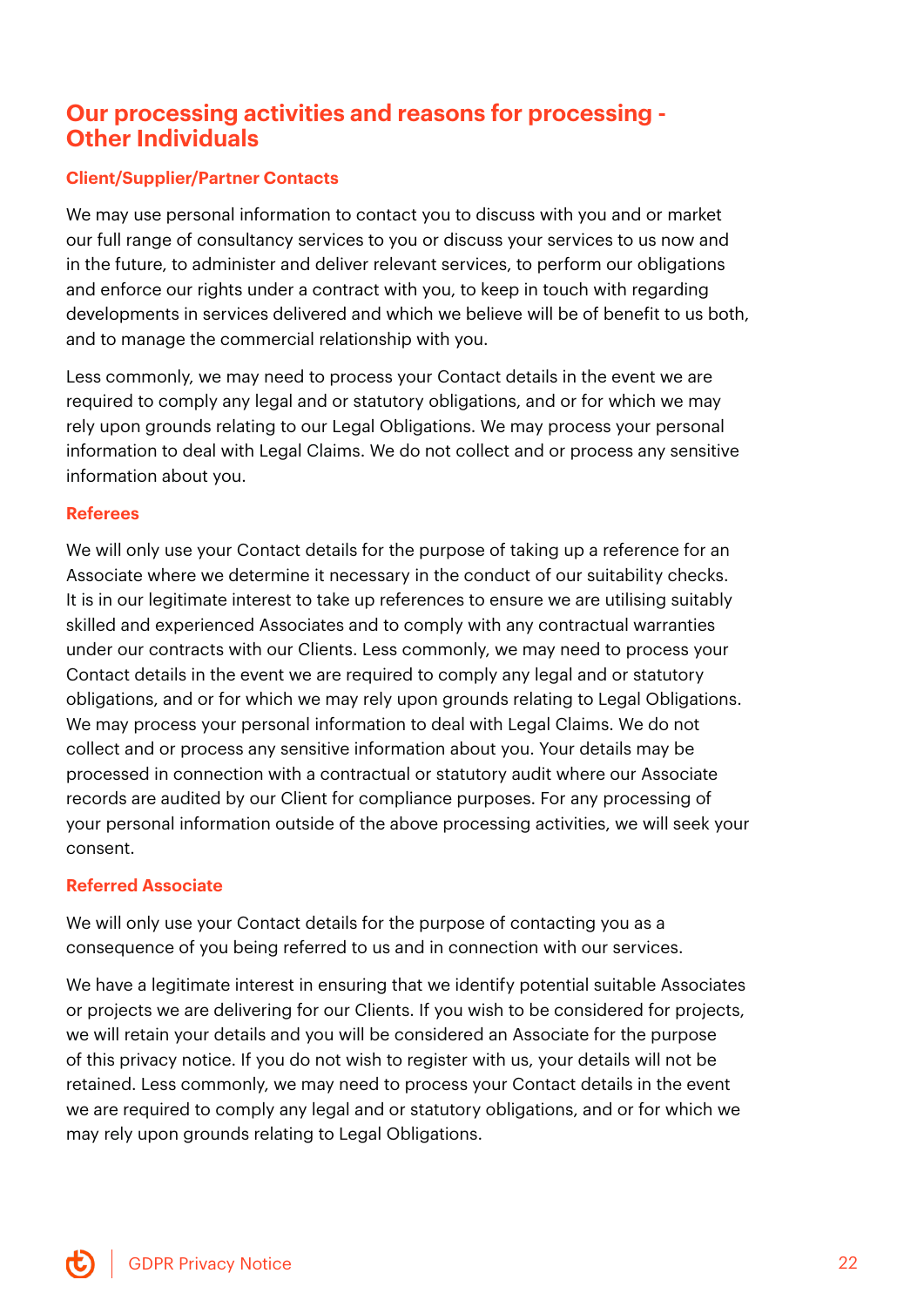We may process your personal information to deal with Legal Claims. We do not collect and or process any sensitive information about you.

#### **Website Users**

We use a third-party service, Google Analytics, and various job boards to collect standard internet log information and details of visitor behaviour patterns. We use this service to ascertain information such as the number of visitors visiting our website and which individual pages are viewed within our website. Information is processed in a way which does not identify an individual.

We may also enable our website to remember information that changes the way the website behaves or looks, like your preferred language; and whether this relates to our own website or a third-party website which you access through a link from within our website.

We may use personal information to allow us to show you adverts while you are online that are relevant to you.

**Cookies** – a cookie is a simple text file that is stored on a Website User's PC or mobile device by a website's server. Each cookie is unique to your web browser. It will contain some anonymous information, such as a unique identifier and the site name. Sometimes, we will use cookies to deliver the services we believe add value to our business and assist is in developing and improving our website for all Website Users. You can find out more about this and how to turn off cookies by reading our [Cookies](https://www.iubenda.com/privacy-policy/70487983/cookie-policy)  [Policy.](https://www.iubenda.com/privacy-policy/70487983/cookie-policy)

You can set your browser to refuse all or some browser cookies or to alert you when websites set or access cookies. If you disable or refuse cookies, please note that some parts of our website may become inaccessible or not function properly.

# **Our Communications**

We have clarified our grounds for sending you marketing communications under GDPR for legitimate interests. Under existing rules on electronic marketing communications, if we wish to send you our marketing communications by electronic means we are either required to obtain your consent to send marketing communications or we may treat you as an existing customer (you are treated as having opted-in to marketing communications). We may rely upon your consent to send you certain marketing communications to you. We may also treat you as an existing customer on the basis that we have had dealings with you with respect to the provision of our services. We only send you marketing communications regarding relevant projects, or otherwise in connection with our services or similar services and provided that you have not opted out of receiving our marketing communications.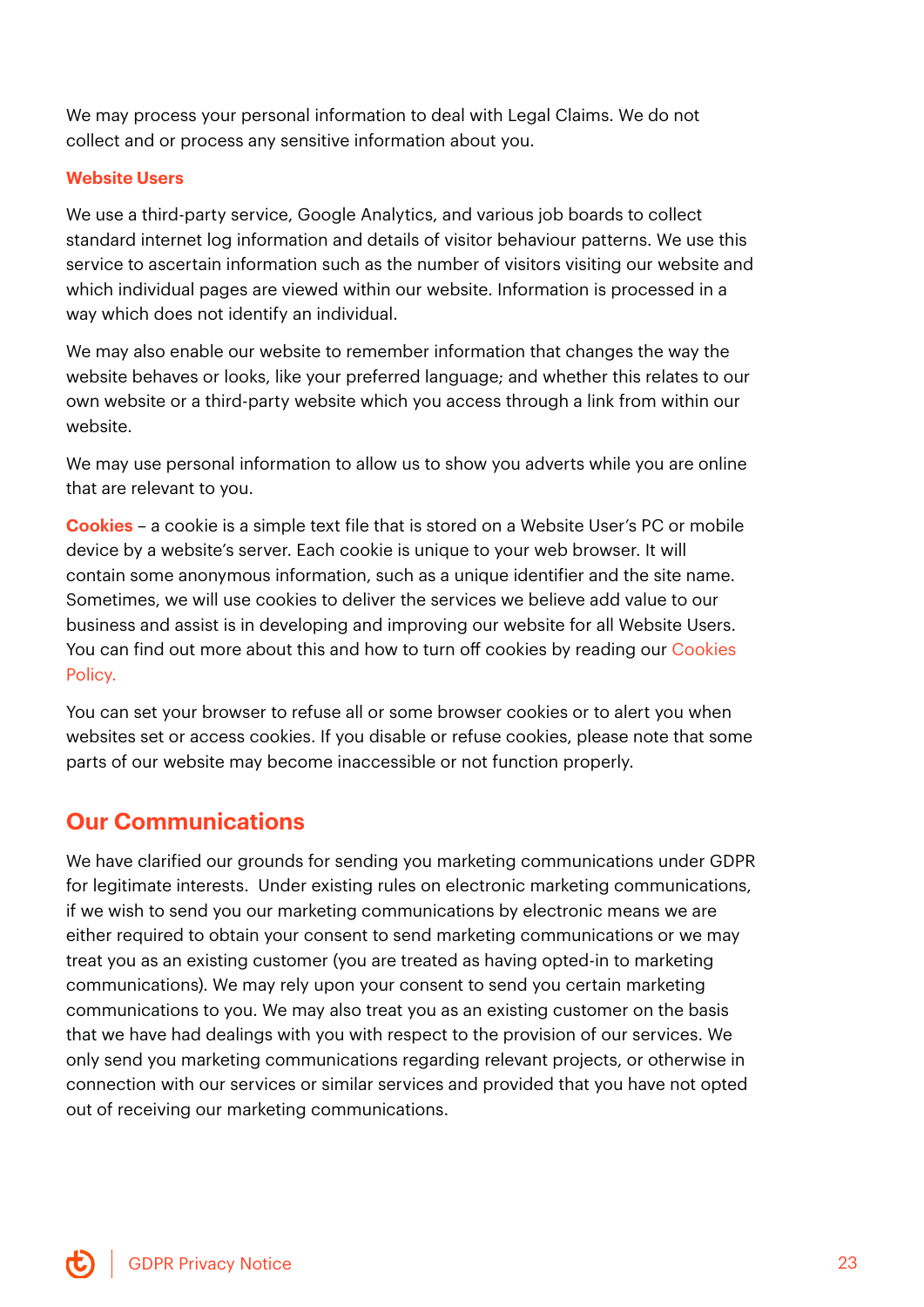We may use cookies for marketing purposes subject to this privacy notice and our Cookies Policy. We do not share your personal information for marketing purposes with any other person and provided you have not opted out of receiving our email marketing communications.

You have the right at any time to opt out of receiving future marketing communications from us or otherwise object to our future marketing communications by emailing us directly. Please see [Contact Us – Your Rights](#page-31-0) for more information.

# **Automated decision-making**

No decision whether or not to engage with Associates, Suppliers, and/or Partners is made without human intervention and no decision is based solely on automated decision-making. We may use search functionality within our systems or through our Networking Sites to help identify suitable Associates for our projects.

# **Security of your personal information**

We have put in place measures to protect the security of your information.

Third-party providers will only process your personal information in accordance with our instructions and upon terms under which they have agreed to treat the information confidentially and to keep it secure.

We have put in place appropriate security measures to prevent your personal information from being accidentally lost, used or accessed in an unauthorised way, altered or disclosed. In addition, we limit access to your personal information to those employees, agents, contractors and other third parties who have a business need to know. They will only process your personal information on our instructions, and they are subject to a duty of confidentiality.

**Associates** - our Clients are data controllers in their own right for the purposes of data protection laws, and therefore are required to comply with the requirements of security under UK GDPR. Our terms of business require the Client to comply with the requirements of UK GDPR and they will have their own privacy notice and policy with respect to their own processing of personal information they collect and use. Should you wish to understand what other personal information, if any, they collect about you, and or process outside of our expectations in this privacy notice, or any queries in relation to their processing of your personal information as a data controller you should contact the Client directly.

Our Associates are data processors to Tecknuovo pursuant to the delivery of their services in support of Tecknuovo projects. Associates will be required to enter into data processing agreements with Tecknuovo and shall be liable under UK GDPR as a data processor.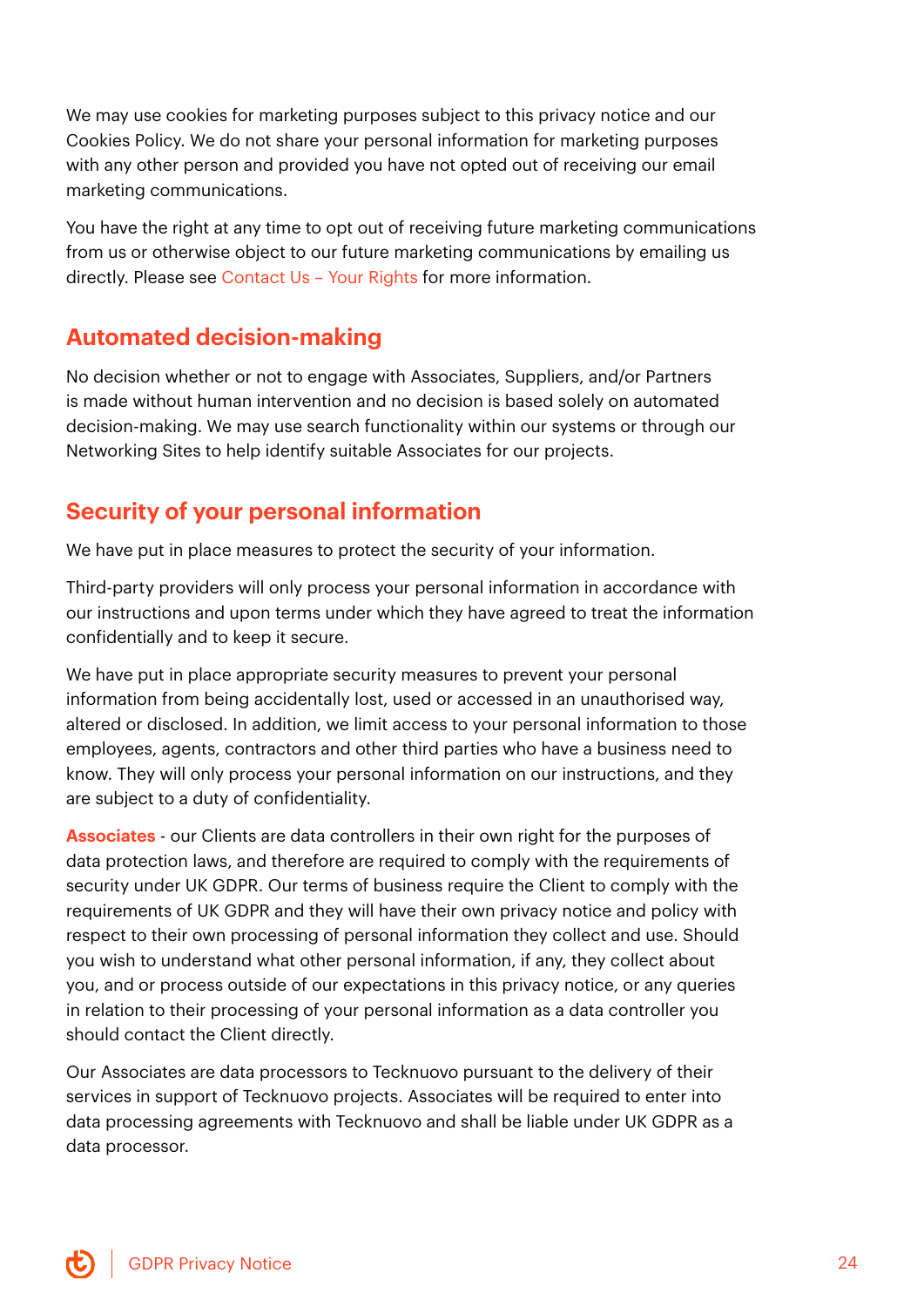Suppliers and Partners may also be data processors and will be required to enter into any appropriate data processing agreement with Tecknuovo in relation to the service provided to Tecknuovo.

We have put in place procedures to deal with any suspected data security breach and will notify you and any applicable regulator of a suspected breach where we are legally required to do so.

# **How long we keep your personal information**

We will retain your personal information only for as long as is necessary and in accordance with legitimate interests of our Suppliers, Clients, Partners, Associates and our own commercial needs to maintain a sustainable and profitable business but subject always to any overriding law which requires us to retain certain information for longer periods.

We believe that it is reasonable and fair that we retain personal information in accordance with the following periods:

**Associates - Enquiries for Projects –** From the date we record your details for potential projects, we expect to have on-going discussions and communications with you regarding existing and future projects however those discussions arise, and which may include you being considered for projects and or being interviewed for projects (Project Discussions) and we expect to successfully secure your services on projects. However, we understand that there may be periods during which we have no Project Discussions with you and or we have not been able to engage you for a project, after which time it may be reasonable to expect that your personal information will no longer be of interest or relevance to us and should be deleted. We will remove your personal information from our CRM and systems if we have not had any Project Discussions with you for more than 6 years since our last Project Discussion, we will remove your personal information from our CRM and systems. We may retain your personal information for a longer period than specified above where we are required to in compliance with any Legal Obligations and or as may be required by us to deal with any Legal Claims as is necessary and in our legitimate interest.

We may retain any personal information (including any sensitive personal information) for any project that you have been considered for (whether or not you have been successful) for a minimum period of 12 months of our consideration to ensure that we may comply with our Legal Obligations and or may establish or defend and or exercise any legal claims as is necessary and in our legitimate interest.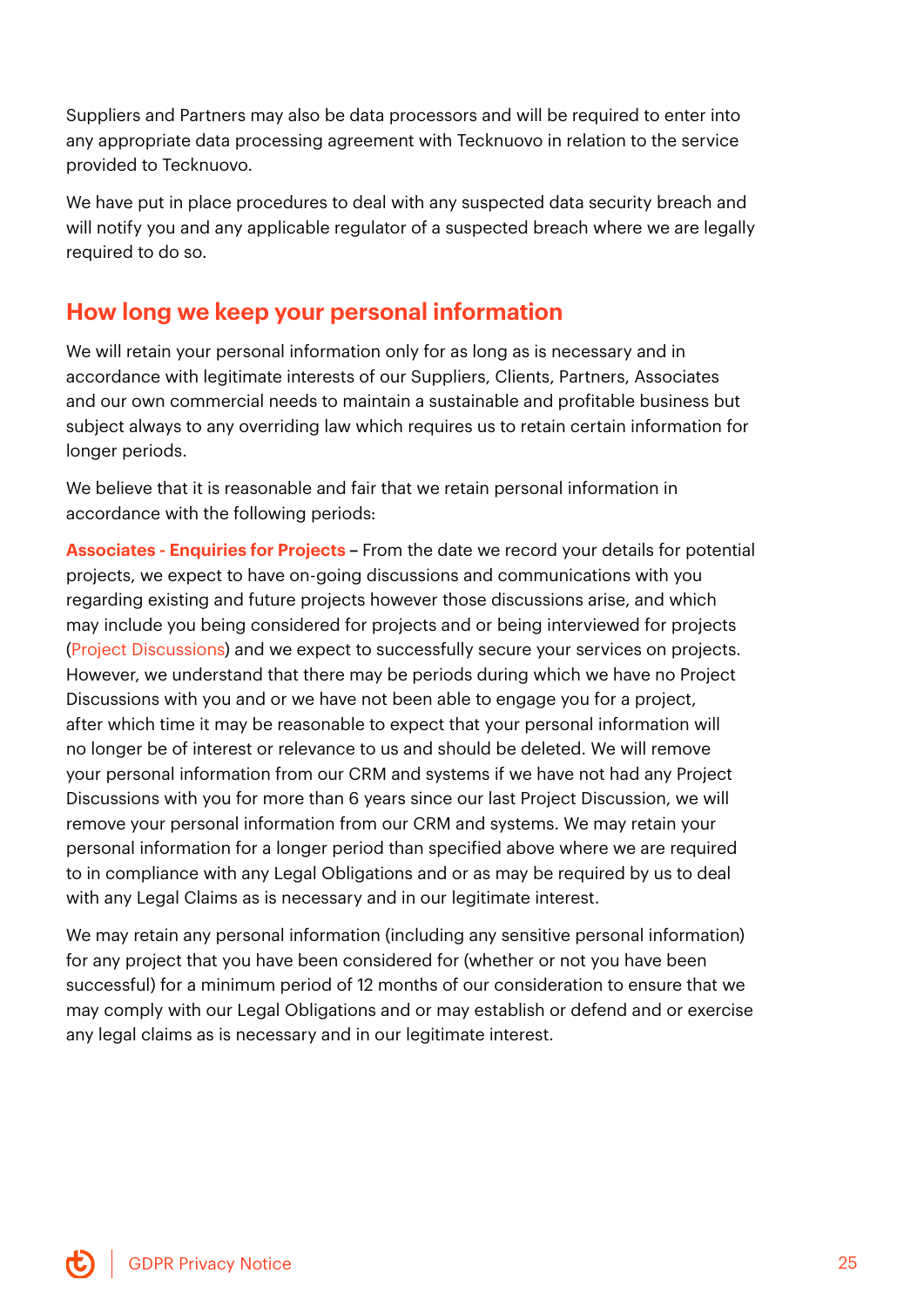<span id="page-25-0"></span>**Associates - On Projects** – We will retain any personal information collected and used for a particular project for a period of up to 7 years in order to comply with our Legal Obligations, to deal with any Legal Claims, and to reply to any business or employment verification requests received from any new customer, new employer or recruitment agency who requests confirmation of your business services or work history through us. Should you work on a further project for us and any personal information collected and used for the purpose of your previous project is relevant and valid for processing for the same purposes for the new project, we shall be entitled to use such personal information for the current project.

**Client Contacts** – We will retain your personal information for as long as we provide Consultancy Services to you and for as long as it may be reasonable and commercially beneficial to us and to you to remain in contact with you for marketing purposes.

**Supplier Contracts** – We will retain your personal information for as long as we receive services from you and for a period of up to 1 year thereafter.

**Partner Contracts** - We will retain your personal information for as long as we receive services from you or otherwise collaborate with you in the delivery of the Consultancy Services and for a period of up to 6 years thereafter.

**Referees** – We will retain your personal information for as long as we hold as Associate's personal information is held by us in accordance with the above retention period.

**Referred Associates** – If you do not wish for us to discuss potential projects with you having contacted you as a consequence of a referral as described in this privacy notice, we will not retain your personal information. If you express an interest in discussing potential projects when we contact you, you will become an Associate for the purposes of retention.

**Website Users** – We will retain your personal information for 2 years after your last visit or use of our website or any pages within our website.

# **Sharing your personal information**

#### **Sharing personal information with third parties**

#### **Associates only**

We will share personal information that we have collected about you in the provision of our Consultancy Services with: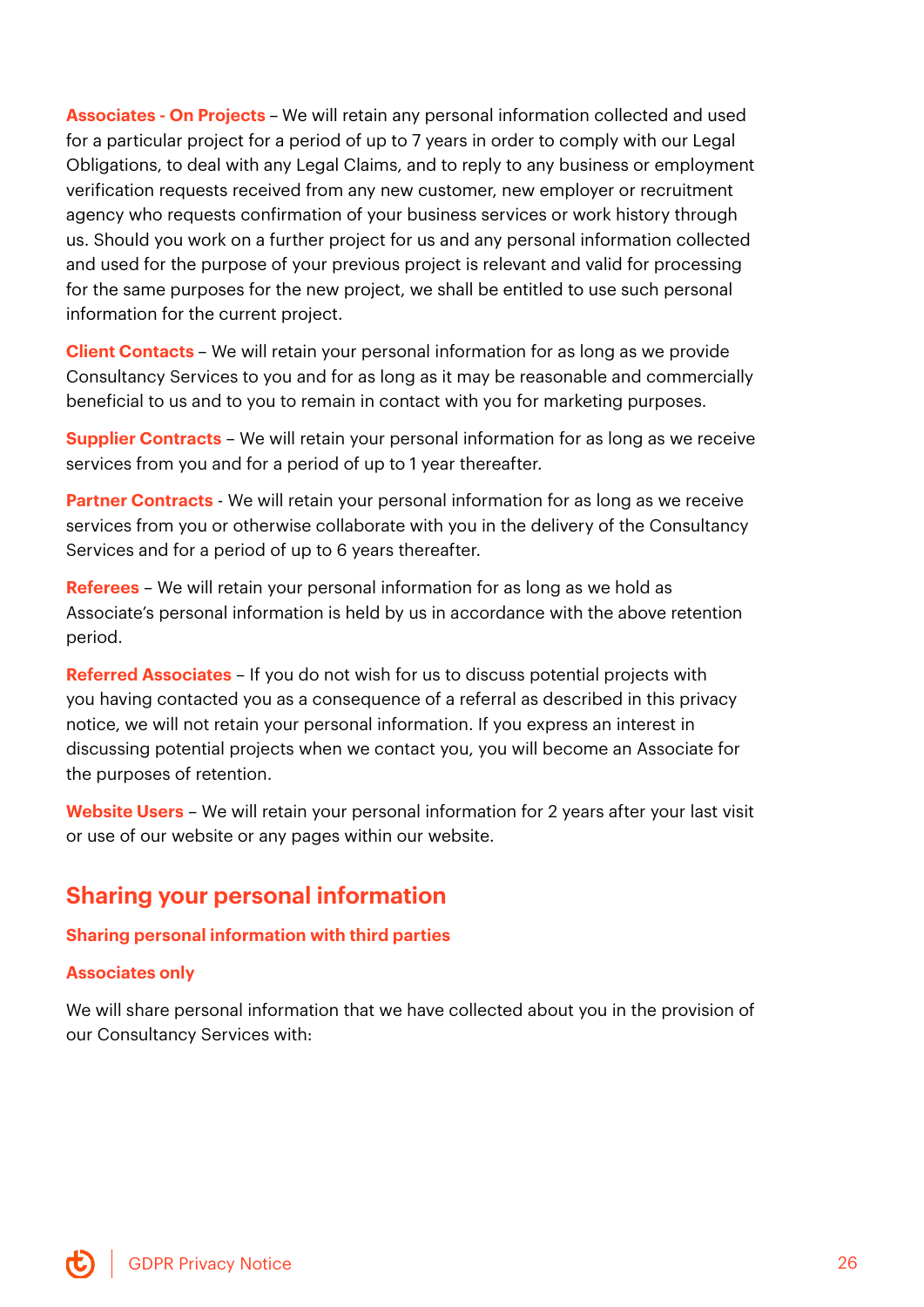- Clients and any primary contractor (where Tecknuovo is a sub-contractor on a project) in order that we can arrange access to project sites, secure access to systems (as required), to facilitate project meetings and to administer our contracts with our Clients and with you. For the purposes of this privacy notice, "Client" shall include any primary contractor.
- To a Partner where Tecknuovo collaborates with a Partner on a project and in this circumstance, we will share your personal information with the Partner to the extent required to facilitate project meetings, to ensure the delivery of our Consultancy Services, and to administer our contracts with the Partner, primary contractor and you. For the purposes of this privacy notice, reference to "Client" shall include any Intermediary.
- Umbrella companies who administer the engagement of and payroll of Associates who undertake projects for us.
- Our own third-party service providers who deliver services on our behalf and who may process your personal information in the performance of those services under our instruction (subject to agreements with our third-party service providers) and which include but not be limited to our payroll service providers, our background and ID checks service providers, our accountants, our auditors, legal advisors, insurers and IT service and CRM providers.
- Those categories of third-party sources identified in the [Associate Personal](#page-5-0)  Information Table whom deliver services to us as we require to deliver our Consultancy Services.

#### **Client/Supplier/Partner**

We will share personal information that we have collected about you in the delivery of our Consultancy Services or operation of our business activities with:

- Credit reference agencies where we carry out searches with credit reference agencies in respect of you, if you are a sole trader, any of your shareholders or directors, if you are a company, or your partners if you are a partnership ("the Relevant Persons").
- Fraud protection agencies where we may also check these details for fraud prevention.

The purpose of the searches and the maintaining of records mentioned above is to assist us or the agencies we use with any one or more of the following purposes:

- decisions as to credit and related services for the Relevant Persons;
- decisions on the issue of any insurance policies and on claims under such policies;
- the tracing of debtors, the recovery debt and the prevention of fraud;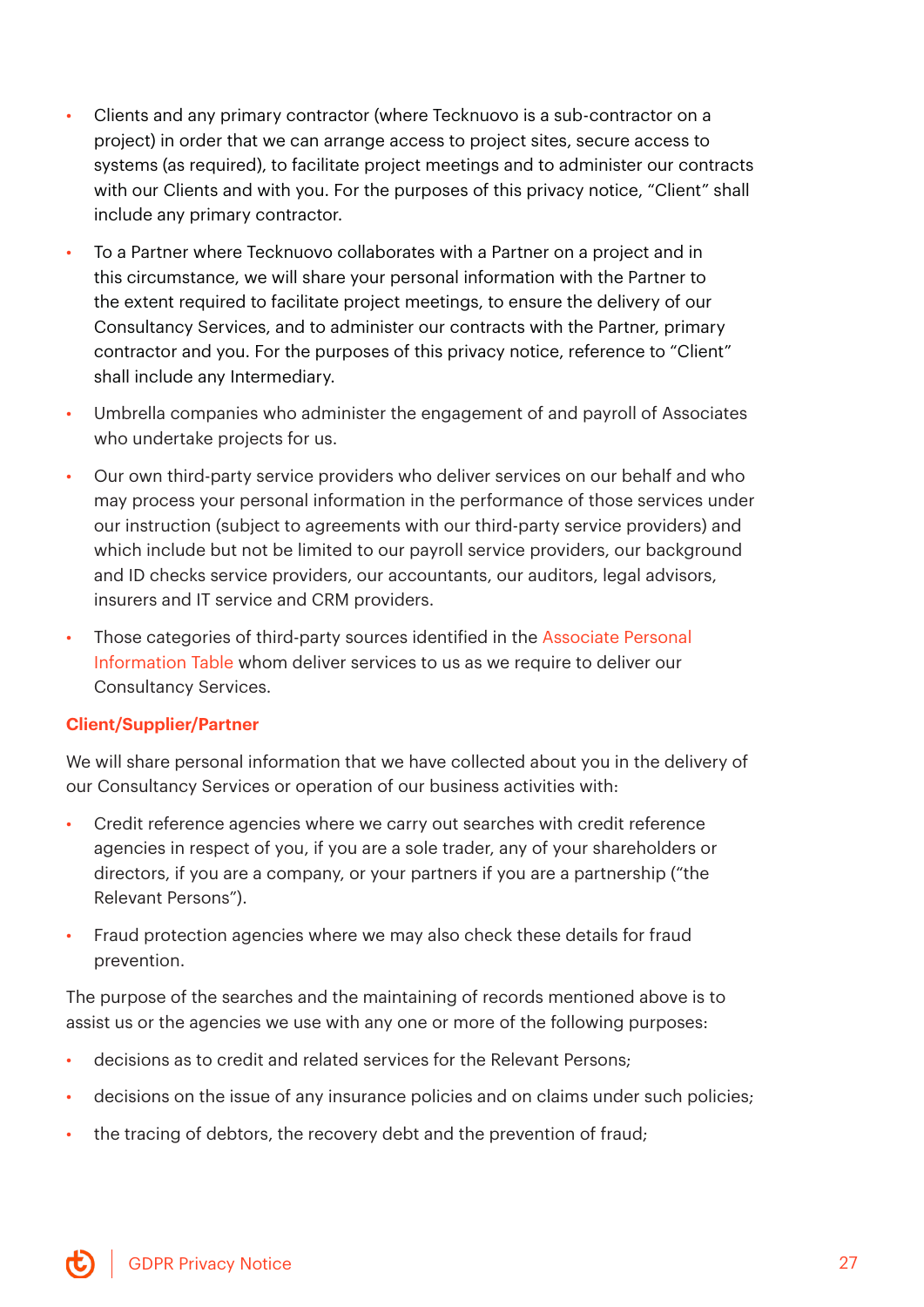- the confirmation of a person's identity in order to forestall money laundering;
- statistical analysis of products, credit, insurance or fraud;
- training, market research and statistics;
- credit or financial assessments including, without limitation, the establishment of credit limits for our business with our Clients

We may also pass information about any Relevant Persons to our financiers, insurers, professional advisers and others with whom we do business and to any person from whom you may wish to receive a service similar to that provided by us and to any assignee or successor of our Consultancy Services.

#### **Referees**

We will share personal information of our Referees with the above persons only to the extent that it is necessary in the performance of our Consultancy Services and to administer our contracts with our Clients.

#### **All**

- Our own third-party service providers who deliver services on our behalf and who may process your personal information in the performance of those services under our instruction (subject to agreements with our third-party service providers) and which include but not be limited to our payroll service providers, our background and ID checks service providers, our accountants, our auditors, legal advisors, insurers and IT service and CRM providers.
- Any authority; which may include but is not limited to; central and local government departments, law enforcement and fraud prevention agencies, HM Revenue & Customs, Employment Agencies Standards Inspectorate (EASI), Gangmasters Licensing & Abuse Authority (GLAA), and other statutory regulators;
- Any public information sources and third-party organisations that we may use to perform our suitability and checks; including but not limited to the DVLA, Companies House, Disclosure and Barring Service (DBS), and credit reference agencies.
- Any third party whom we instruct to perform audits on our behalf, whether to assess compliance with any statutory duties or as may be required to comply with any contractual commitments that we have.
- Any relevant industry trade body that we may be a member of from time to time.
- Any potential purchaser of our business or the potential owners of any other business we may potentially wish to merge with in the future.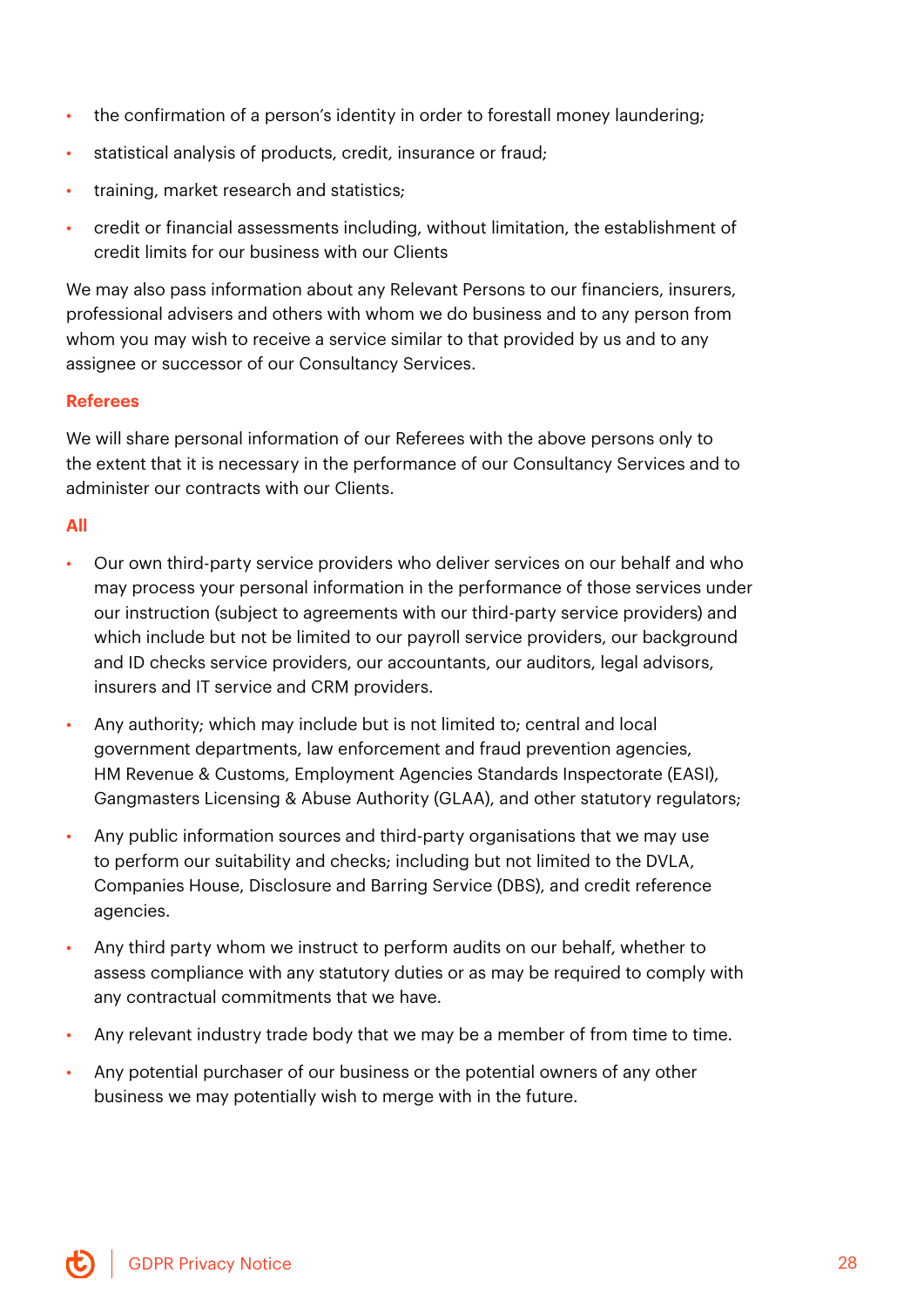- We will share your personal information with the above third parties where required by law or where we have a legitimate interest in doing so. We have a legitimate interest in:
- complying with our obligations and duties in law
- complying with our obligations under contract with Clients and other third parties
- maintaining our professional accreditations and memberships of professional bodies
- maintaining security and the protection of our IT systems
- assisting authorities in the prevention of crime and fraud
- seeking to prevent criminal acts or other unlawful acts including but not limited to fraud
- notifying authorities in respect of any threat to public security or safety
- assisting the authorities in maintaining national security and protecting public security
- the establishment, defence, and or exercise of legal claims and or the instruction and receipt of legal advice in respect of the same

All our third-party service providers are required to take appropriate security measures to protect your personal information in line with our policies. We do not allow our third-party service providers to use your personal information for their own purposes. We only permit them to process your personal information for specified purposes and in accordance with our instructions.

#### **Website Users**

Our website and/or services may include links to third party websites, plug-ins and applications, such as in the form of banner advertisements. Clicking on those links, or enabling those connections, may allow third parties to collect or share personal information about you. We do not control these third parties and are not responsible for their data protection compliance. When you leave our website, or connect to a third party from us, it is your responsibility to familiarise yourself with their privacy policy or notice, as we accept no responsibility for, and have no control over, them or any information or data collected by or for them.

# **Transfer of personal information outside of the UK and Europe (GDPR Zone)**

We do not envisage transferring your personal information outside of the GDPR Zone. However, occasionally we may undertake projects which are based outside of Europe and therefore personal information may be processed outside of GDPR Zone.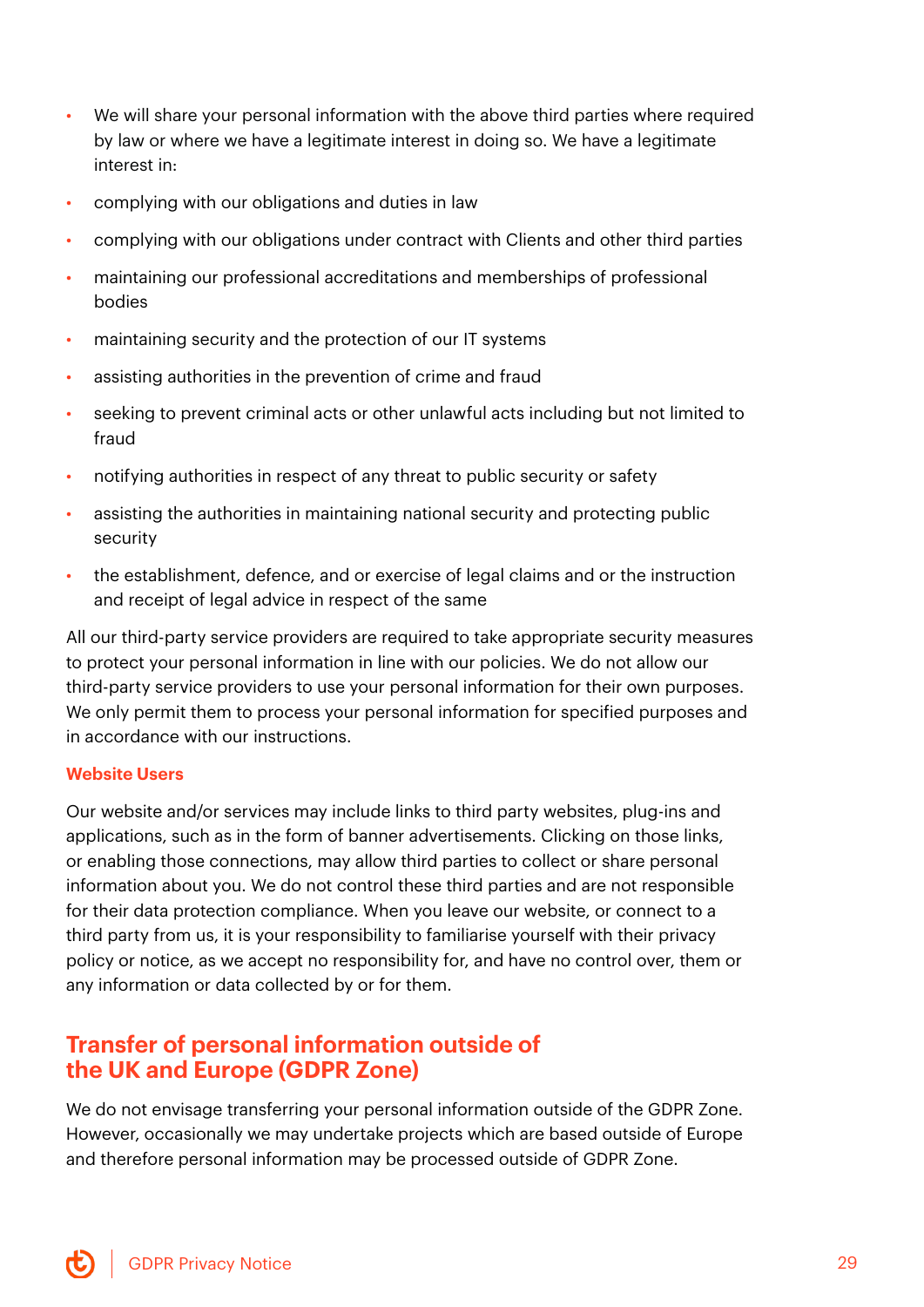If processing of your personal data is required outside of GDPR Zone, and the country concerned does not have an adequacy decision in place with the UK ICO or the European Commission (which allows that country to be treated as a safe place to transfer and process data alongside other EU countries and to the standards equivalent to UK GDPR), we will ensure that your personal information does receive an adequate level of protection by requiring any recipient of your personal information to enter into contractual terms and conditions and any other undertaking or requirement that we may deem necessary to ensure your personal information is safeguarded and which requires the same level of protection afforded to processing inside of Europe (appropriate safeguards). If we are unable to put into place these appropriate safeguards, we will typically seek your explicit written consent when we need to process personal information outside of GDPR Zone having given you notice of the risks of having personal data processed outside of GDPR Zone, unless we believe we may process your personal information outside of GDPR Zone for important reasons of public interest or to establish, exercise or defend legal claims; if it is necessary for the performance of a contract with you or with a third party where we believe that contract was entered into by us for your benefit.

We confirm that your personal information is retained within our customer relationship management system (CRM) which is a cloud-based service provided by Bullhorn and your personal information is held securely on Bullhorn's servers. For more information on Bullhorn's UK GDPR and EU GDPR position please refer to [https://www.](https://www.bullhorn.com/uk/gdpr-commitment-statement/) [bullhorn.com/uk/gdpr-commitment-statement/](https://www.bullhorn.com/uk/gdpr-commitment-statement/). To the extent that emails identifying you are personal data for the purposes of UK GDPR, we confirm that our emails are administered through a cloud-based service, Microsoft Office 365. For more information on Microsoft's UK GDPR and EU GDPR position please refer to: https:// [docs.microsoft.com/en-us/compliance/regulatory/gdpr.](https://docs.microsoft.com/en-us/compliance/regulatory/gdpr)

Your contact details may be retained within our accounting software for payroll and invoicing activities, which is a cloud-based service provided by Zero. Zero retains personal information securely on servers within Europe but may transfer your data to their group companies outside of Europe. For more information on Zero's data protection position please refer to: [https://www.xero.com/uk/campaigns/xero-and](https://www.xero.com/uk/campaigns/xero-and-gdpr/)gdpr/ . Zero hosts its data through a third-party data hosting provider (Amazon Web Services) with servers located outside of the GDPR Zone, to host its online and mobile services. For more information about AWS's approach to compliance with the GDPR, see [https://aws.amazon.com/compliance/gdpr-center/.](https://aws.amazon.com/compliance/gdpr-center/)

If we need to transfer personal information to other parties outside of the GDPR Zone in the future; whether due to any system changes, appointment of new third-party service providers or otherwise, we will ensure that we have appropriate safeguards in place in order to transfer personal information outside of the GDPR Zone or in the absence of appropriate measures we will only transfer such personal information outside of the GDPR Zone with your written consent.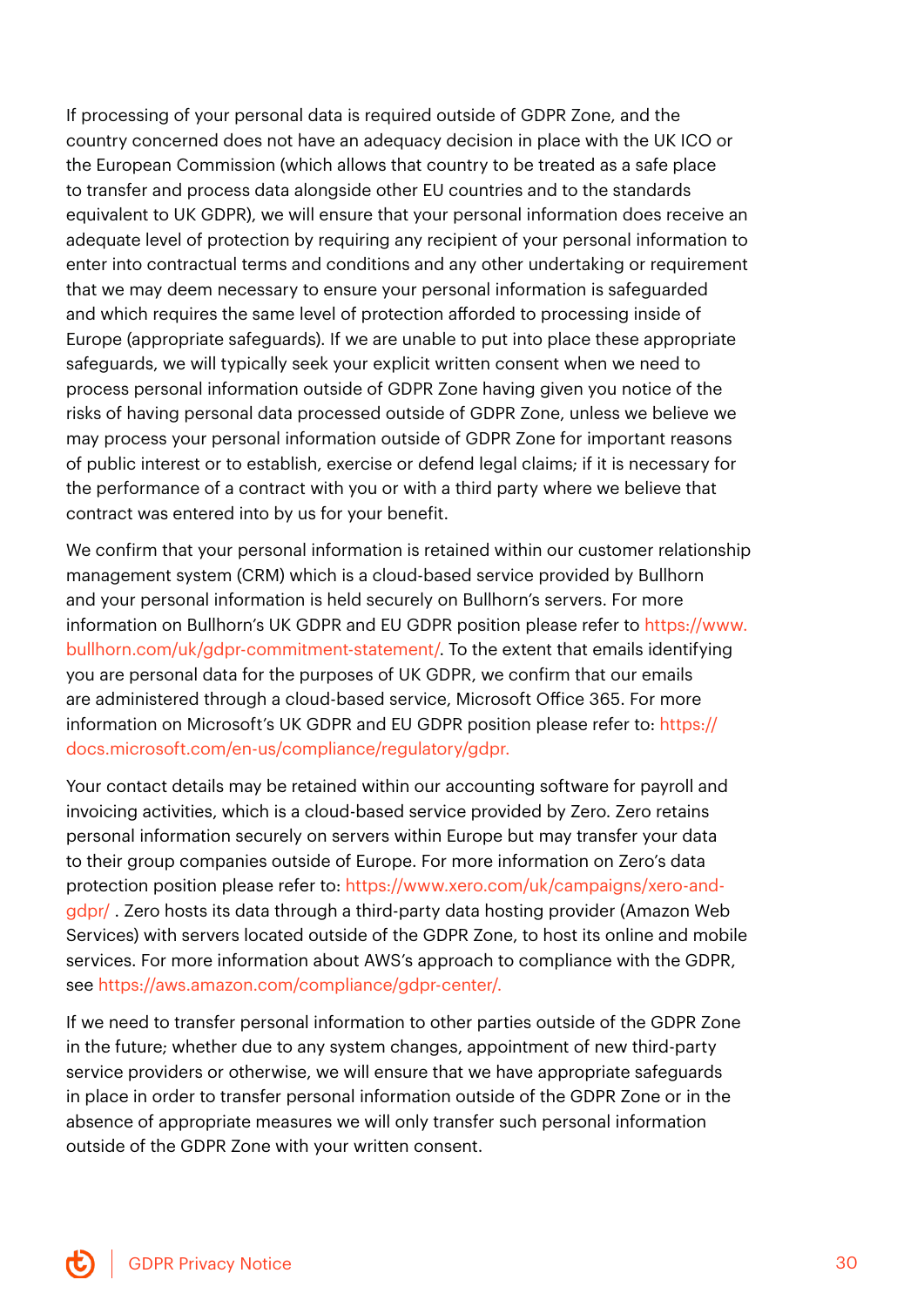# <span id="page-30-0"></span>**Your Rights and How to Complain**

Under data protection laws, you have a range of rights which help to protect you in respect of our processing of your personal information. If you are unhappy with how we deal with your request to exercise your rights, or you are unhappy with our response to your request, you may make a complaint to the Information Commissioner's Office (ICO) who is the supervisory authority responsible for enforcing data protection laws in the UK. You can contact the ICO by post, by email, telephone or live chat. The ICO details are:

Tel: 03031231113

Email: [casework@ico.org.uk](mailto:casework@ico.org.uk)

Mail: ICO, Wycliffe House, Water Lane, Wilmslow, Cheshire SK9 5AF

We recommend that you read your right to make a complaint at

[https://ico.org.uk/concerns/.](https://ico.org.uk/make-a-complaint/) 

### **Your Rights**

### **Your rights in connection with personal information**

Under certain circumstances, by law you have the right to:

- **Request access** to your personal information (commonly known as a "data subject access request"). This enables you to receive a copy of the personal information we hold about you and to check that we are lawfully processing it. We may ask you to verify your identity as part of our security measures for the protection of personal information. We may also ask you for more information regarding your request in order to ensure that we meet our obligations fully. Whilst no fee is generally chargeable for access requests, we reserve the right to charge a fee if you make repeated requests, ask for further copies of our disclosure, or your request is considered excessive in our reasonable view. We may also decline your request for access if we believe that your request is vexatious.
- **Request correction** of the personal information that we hold about you. This enables you to have any incomplete or inaccurate information we hold about you corrected.
- **Request erasure** of your personal information. This enables you to ask us to delete or remove personal information where there is no good reason for us continuing to process it. You also have the right to ask us to delete or remove your personal information where you have exercised your right to object to processing (see below). However, please note: